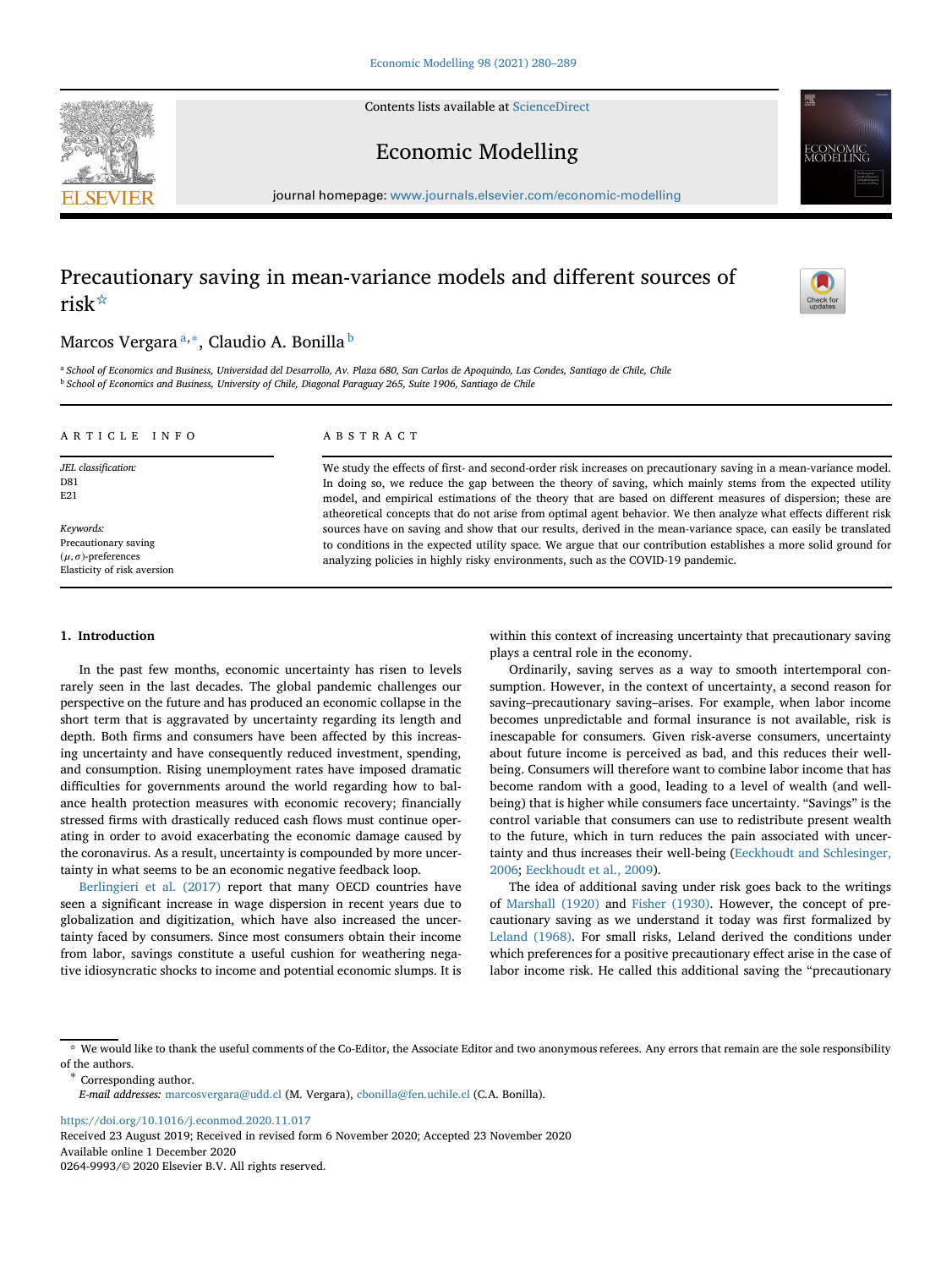demand for saving", giving rise to the concept of precautionary saving or the precautionary effect. In the same period, [Sandmo \(1970\)](#page-9-5) defined a particular instance of a mean-preserving increase in risk and applied it to labor income risk and interest rate risk.<sup>[1](#page-1-0)</sup> [Hahn \(1970\)](#page-9-6) examined a shock to wealth and was the first, to the best of our knowledge, to propose that an increase in the demand for precautionary saving is connected to the convexity of the marginal utility function  $u'''(> 0)$ . In a later work, [Kimball \(1990\)](#page-9-7) called this condition "prudence". Kimball's seminal contribution provided the foundation for the modern study of precautionary saving, which stimulated the development of new ideas and resources in risk and uncertainty theory. Baiardi et al. (2020) [reviews how the theoretical literature on precautionary saving](#page-8-1) has developed in recent years. They focus on studies that adapt the classic framework to the problem of intertemporal saving using the expected utility approach, and also provide a brief summary of studies that adopt an approach of non-expected utility, such as ambiguity models.

At the theoretical level, researchers tend to agree that precautionary saving is determined by an individual's preferences for risk, type of risk shock, and risk source. At the empirical level, however, results are not conclusive. [Lugilde et al. \(2019\)](#page-9-8) review the empirical precautionary saving literature and find that there is no consensus on the most appropriate uncertainty measures for quantifying either the importance of precautionary saving or the intensity of the precautionary effect. Some of these studies use the "precautionary premium" as a measure of uncertainty to quantify the importance of precautionary saving. This concept was introduced by [Kimball \(1990\),](#page-9-7) who defined it as the certain income reduction that has the same effect on an individual's welfare as adding risk to the expected marginal utility. He specified the precautionary premium using labor income risk, which is an additive and linear risk. Because the precautionary premium is interpreted in the context of a decision model, it is seen as a theoretical measure of uncertainty. However, most empirical work has used variance (or standard deviation) as an uncertainty measure, and since this statistical moment does not arise from a decision model, variance is considered to be an *atheoretical* measure of uncertainty. Consequently, there is a gap between theory and empirics in the study of saving.

In this paper, therefore, we aim to provide a theoretical foundation for the use of variance as a measure of uncertainty in the analysis of precautionary saving. Unlike the precautionary premium, variance is compatible with different types of risk beyond the additive case, and therefore analyzing precautionary saving in the mean-variance (or mean–standard deviation) model, usually denoted by the  $(\mu, \sigma)$ -model, reduces the gap between theory and empirical work in the study of precautionary saving.

<span id="page-1-0"></span>It is frequently thought that  $(\mu, \sigma)$ -analysis is compatible with the expected utility criterion only if the utility function is quadratic or if random variables are normally distributed. However, the theoretical literature on  $(\mu, \sigma)$ -preferences emphasizes that these conditions can be rendered more flexible. The pioneering advances of [Sinn \(1983\)](#page-9-9) and [Meyer \(1987\)](#page-9-10) determined what conditions are necessary for the expected utility framework—based on the von Neumann-Morgenstern utility functions—and  $(\mu, \sigma)$  analysis to be equivalent. These studies provided the theoretical foundations for taking specific concepts originating in the expected utility space and translating them into the  $(\mu, \sigma)$ space. The properties were derived for utility functions with only one argument  $(u(y))$  and for risks that satisfy the location and scale condition.<sup>[2](#page-1-1)</sup> Thus,  $(\mu, \sigma)$ -analysis is more restrictive than the expected utility approach. The latter allows us to analyze precautionary saving based on utility functions using two arguments  $(u(y, z))$ , nonlinear risks and higher-order stochastic changes.<sup>[3](#page-1-2)</sup> However, the virtue of the  $(\mu, \sigma)$ approach is its simplicity and ease of interpretation for certain phenomena that occur in economics, one of which—as we will see in this paper—is precautionary saving.

This study aims to analyze the effects of first- and second-order increases in risk on saving within the  $(\mu, \sigma)$ -space. To this end, we employ a simple two-period model with a separable utility function<sup>[4](#page-1-3)</sup> and linear risks.<sup>[5](#page-1-4)</sup> Both assumptions are required for  $(\mu, \sigma)$ -analysis to be a perfect substitute for the method of expected utility [\(Meyer, 1987\)](#page-9-10). The conditions we provide on  $(\mu, \sigma)$ -preferences are necessary and sufficient to guarantee that a first- and second-order increase in risk will produce an increase (decrease) in precautionary saving. In our results, [we make use of the elasticity risk-aversion concept of](#page-8-2) Battermann et al. (2002) in the  $(\mu, \sigma)$ -space in order to capture the relationship between increases in risk and the effect on saving. We show that the elasticity of risk aversion reaches a threshold in relation to the mean that is equivalent to a general risk-aversion index, while the elasticity of risk aversion reaches a threshold in relation to the standard deviation that is equivalent to a general prudence index.<sup>[6](#page-1-5)</sup> To test the robustness of our results, we analyze the effects of first- and second-order risk on saving in the expected utility space under the standard definitions of first-order stochastic dominance and a mean-preserving spread [\(Ekern, 1980\)](#page-9-12). To perform this analysis, we follow [Diamond and Stiglitz \(1974\).](#page-9-13) We then apply the results to different sources of risk, employing a framework similar to that of [Gunning \(2010\)](#page-9-14) for uncertain future income.

Our results underline the three-point relevance of studying the effects of uncertainty on saving. First, we bridge the gap between theoretical and empirical applications of precautionary saving by mapping the theory of precautionary saving from the expected utility world into the  $(\mu, \sigma)$ -framework. Second, our findings yield better understanding of an agent's economic behavior under risk. Given the current uncertainty shock of the COVID-19 pandemic to the global economy, this issue is critical for both the private sector and policymakers responsible for reactivating severely damaged economic machinery. Finally, we connect our results to economics decision problems previously analyzed in the  $(\mu, \sigma)$ -space as a way to highlight both the usefulness of our general model in different applications and the broad potential of the traditional mean-variance approach in economics.

The rest of the paper is organized as follows. In Section [2,](#page-2-0) we provide a short literature review of recent application of the  $(\mu, \sigma)$ -model. In Section [3,](#page-2-1) we develop a two-period intertemporal saving model in the  $(\mu, \sigma)$ -space. In Section [4,](#page-3-0) we analyze the consequences of an increase in first-order risk and relate the results to the elasticity of risk aversion in terms of the mean  $(\mu)$ . We derive two equivalent general risk-aversion

<span id="page-1-1"></span><sup>&</sup>lt;sup>2</sup> The location-scale condition requires that all random variables in the choice set be linearly related to one another. Thus, the  $(\mu, \sigma)$ -approach perfectly substitutes the expected utility approach. This property is found in several impor[tant decision-making problems in economics: portfolio selection \(Eichner and](#page-9-15) Wagener, 2011; [Ormiston and Schlee, 2001\)](#page-9-16); competitive firm under price uncertainty [\(Meyer, 1987;](#page-9-10) [Hawawini, 1978](#page-9-17)[\); insurance demand \(Bonilla and](#page-9-18) Ruiz, 2014; [Eichner and Wagener, 2004a,](#page-9-19) [2004b,](#page-9-20) [2014;](#page-9-21) Battermann et al., [2002\); banking \(Broll et al., 2015\); international trade \(Broll and Mukherjee,](#page-8-2) 2017); and economic theory [\(Eichner and Wagener, 2003,](#page-9-24) [2004a,](#page-9-19) [2004b,](#page-9-20) [2009,](#page-9-25) [2012;](#page-9-26) [Eichner, 2008;](#page-9-27) [Lajeri and Nielsen, 2000;](#page-9-28) [Wagener, 2002,](#page-9-29) [2003\)](#page-9-30).

<span id="page-1-2"></span><sup>3</sup> See, for instance, [Eeckhoudt et al. \(2009\)](#page-9-1)[;](#page-9-32) [Chiu et al. \(2012\);](#page-9-31) Jouini et al. (2013); [Crainich et al. \(2016\).](#page-9-33)

<span id="page-1-3"></span><sup>4</sup> [Leland \(1968\);](#page-9-4) [Sandmo \(1970\);](#page-9-5) and [Dardanoni \(1988\)](#page-9-34) consider nonseparable utility when analyzing precautionary saving. However, it is customary in intertemporal economics to assume time-separability of the utility function [\(Baiardi et al., 2020\)](#page-8-1).

<span id="page-1-5"></span><span id="page-1-4"></span><sup>5</sup> This assumption allows location and scale conditions to be satisfied.

<sup>6</sup> Both indices are hybrid, because they have elements of the expected utility and  $(\mu, \sigma)$  methods.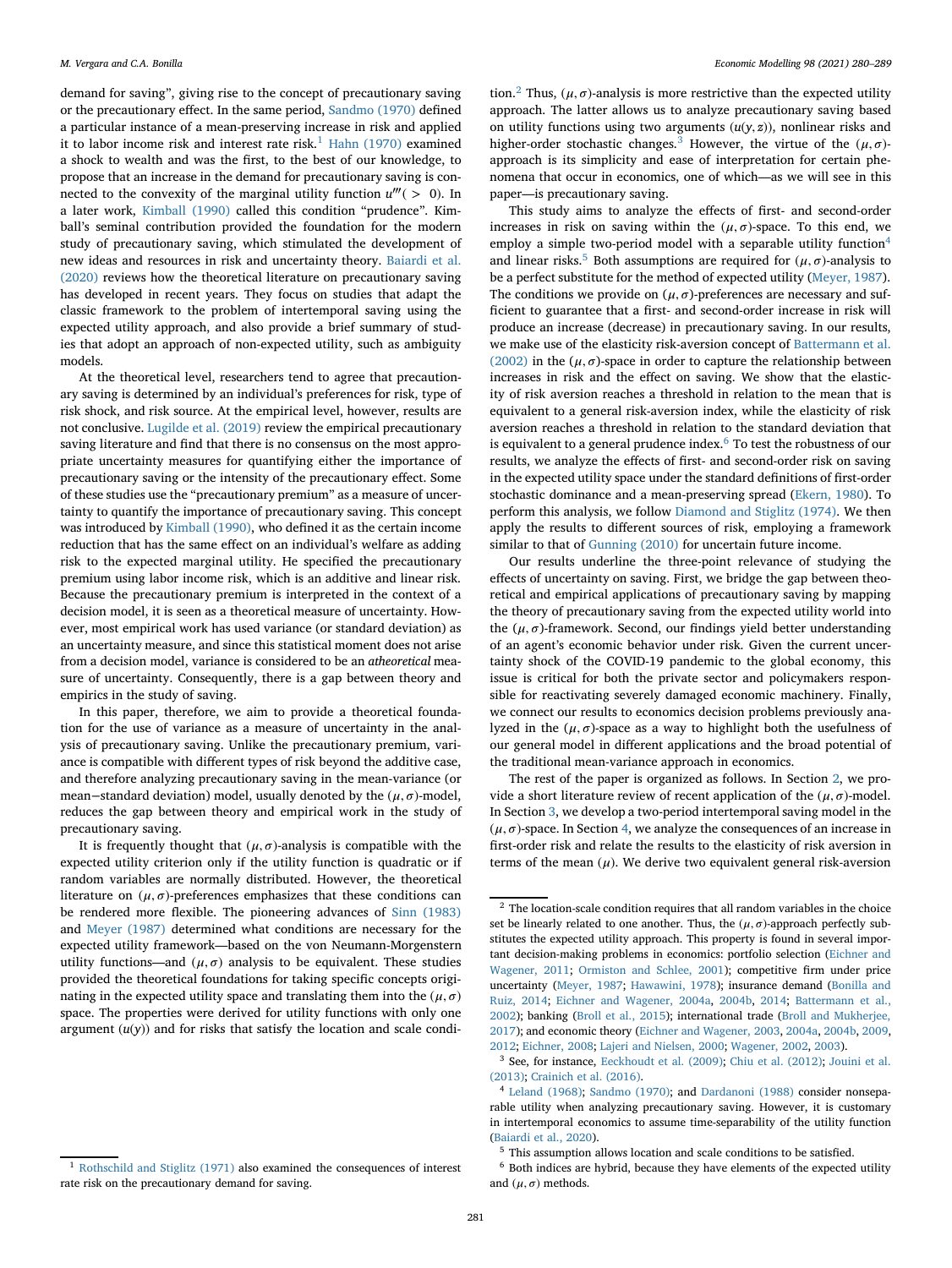indices and apply them to different types of risk. In Section [5,](#page-5-0) we analyze the consequences of second-order risk and relate the results to the elasticity of risk aversion with respect to the standard deviation  $(\sigma)$ . We derive two equivalent general prudence indices and apply them to different types of risk. In Section [6,](#page-7-0) we discuss the results of our paper as they relate to some decision problems in economics analyzed under the  $(\mu, \sigma)$ -approach. Section [7](#page-8-3) concludes.

#### <span id="page-2-0"></span>2. Recent literature on applications of the  $(\mu, \sigma)$  model

In recent years, there has been a new stream of literature that takes advantage of the Sinn (1983) and [Meyer \(1987\)](#page-9-10) methodology to translate problems from the expected utility space into the  $(\mu, \sigma)$ -paradigm. These new applications have given birth to new concepts like the elasticity of risk aversion. This was established by [Battermann et al. \(2002\)](#page-8-2) to capture the relationship between a second-order risk increase and insurance demand changes as a function of elasticity. Those authors argued that if the elasticity of risk aversion is greater (less) than unity, then an increase in risk will decrease (increase) the demand for insurance. [Eichner and Wagener \(2004a,](#page-9-19) [2004b\)](#page-9-20) connected the results in [Battermann et al. \(2002\)](#page-8-2) and the index of partial prudence defined by [Choi et al. \(2001\).](#page-9-35) [Bonilla and Ruiz \(2014\)](#page-9-18) and Eichner and Wagener (2014) [studied the demand for insurance when the decision maker is](#page-9-21) confronted with a first-order increase in risk. Eichner and Wagener (2014) [showed that, if the elasticity of risk aversion exceeds](#page-9-21) −1, the demand for insurance will decrease with a decrease in the expected size of insurable losses or an increase in the insurance premium. The riskaversion elasticity is related to a partial relative risk aversion index.

In a different application of the  $(\mu, \sigma)$ -model, [Broll et al. \(2006\)](#page-9-36) characterized the connection between export production and exchange rate uncertainty. They showed that a firm's exports will increase (decrease) if and only if the standard deviation-related elasticity of risk aversion is greater than (less than) unity. Additionally, they showed that an increase in exchange rate expected value will increase a firm's exports if the mean-related elasticity of risk aversion is less than or equal to unity.

More recently, [Eichner and Wagener \(2012\)](#page-9-26) studied the tempering effect of background risk on decisions under risk, connecting their results with common notions developed in the expected utility space [such as risk vulnerability, properness and standardness.](#page-9-37) Huang and Yang (2020) also studied the inclusion of background risk in the  $(\mu, \sigma)$ model and provided a new characterization of the optimal portfolio frontier for this case.

[Broll et al. \(2015\)](#page-9-22) analyzed a bank's optimal investment amount when facing changes in the return risk of financial assets. They found that investment will increase when risk (the standard deviation) increases if and only if the standard deviation-related elasticity of risk aversion is less than −1, while investment will increase when the expected value of returns increases if and only if the mean-related elasticity of risk aversion is less than 1.

[Broll and Mukherjee \(2017\)](#page-9-23) examined a firm's optimal production and trade decisions when it operated in both its domestic market and a foreign market while facing exchange rate uncertainty. The results of their paper showed that the firm reduces its exports when the standard deviation increases if and only if the standard deviation-related elasticity of risk aversion is greater than −1. Given an increase in the mean, exports increase if and only if the mean-related elasticity of risk aversion is less than 1.

<span id="page-2-1"></span>Finally, [Bi et al. \(2018\)](#page-9-38) use a behavioral mean-variance portfolio selection problem in continuous time where cash flow is distorted by a probability distortion function, posing a problem for classical optimization methods. However, by using the decision variable "quantile function of terminal cash flow", they are able to estimate an efficient frontier and exploit such results. Approximations of mean-variance analysis [under continuous-time models are also currently being developed \(Try](#page-9-39)bula and Zawisza, 2019; [Strub and Li, 2020\)](#page-9-40).

#### **3. Risk and saving in a two-period and two-moment model**

We employ a two-period model of consumption with a certain income *w* in the first period and uncertain income in the second period. The consumer operates under a time-separable utility function  $v(c_1) + u(c_2(\theta, s))$ , where  $c_1 = w - s$  is consumption in the first period and  $c_2(\theta, s)$  is consumption in the second period, with the assumption that it is increasing and concave in  $s$ .<sup>[7](#page-2-2)</sup> Thus, the utility function is  $v(\cdot)$ in the first period and  $u(\cdot)$  in the second period. Furthermore,  $\theta$  is a random variable with mean  $\mu_{\theta}$  and variance  $\sigma_{\theta}$ , indexing the state of nature and representing the risks that affect future income, and *s* denotes saving, representing the choice or control variable in the twoperiod consumption model.

The consumer pursues the optimal savings *s*<sup>∗</sup> that will maximize their expected utility of intertemporal consumption. [Sinn \(1983\)](#page-9-9) and [Meyer \(1987\)](#page-9-10) have shown that, under the location-scale condition, the expected utility decision problem can be transformed into the  $(\mu, \sigma)$ framework. However, in the intertemporal consumption problem, it is also required that the utility function be additively separable. Both assumptions allow us to write the consumer's problem as a two-moment decision model. Let *c* be a random variable obtained from normalization of *c*<sub>2</sub>( $\theta$ ,*s*), that is,  $\epsilon = \frac{(c_2 - \mu_{c_2})}{\sigma_{c_2}}$  with cumulative distribution function *F*( $\epsilon$ ) and support on [*a*,*b*], where  $\mu_{c_2} = \mu_{c_2}(\mu_{\theta}, s)$  and  $\sigma_{c_2} = \sigma_{c_2}(\sigma_{\theta}, s)$ are the mean and standard deviation of  $c_2(\theta, s)$  and the mean of the consumption in the first period is represented by  $\mu_{c_1} = w - s$ .

Thus, a risk-averse consumer has the following saving decision:

$$
s^*(\mu_\theta, \sigma_\theta) = \underset{s}{\operatorname{argmax}} \, \Phi(s) \tag{1a}
$$

$$
\Phi(s) = V(\mu_{c_1}, 0) + U(\mu_{c_2}, \sigma_{c_2})
$$
\n(1b)

where

$$
V(\mu_{c_1}, 0) \equiv v(w - s) \tag{2}
$$

and

<span id="page-2-4"></span>
$$
Eu(c_2) = \int_a^b u(\mu_{c_2} + \sigma_{c_2}\epsilon)dF(\epsilon) \equiv U(\mu_{c_2}, \sigma_{c_2})
$$
\n(3)

Throughout the paper, we assume that the function *U* is strictly increasing in its first argument and is strictly decreasing and concave in the second:  $U_{\mu}$  > 0 >  $U_{\sigma}$ ,  $U_{\mu\mu}$  < 0,  $U_{\sigma\sigma}$  < 0 and  $U_{\mu\mu}U_{\sigma\sigma} - (U_{\mu\sigma})^2 > 0$  for all  $(\mu_{c_2}, \sigma_{c_2})$ . Furthermore, we assume that  $V_{\mu\mu}$  < 0 <  $V_{\mu}$ . The subscripts denote the partial derivatives, cross derivatives and second derivatives.

The positive marginal rate of substitution between  $\mu$  and  $\sigma$  is defined by

<span id="page-2-3"></span>
$$
R(\mu, \sigma) = -\frac{U_{\sigma}(\mu, \sigma)}{U_{\mu}(\mu, \sigma)}
$$
(4)

This is a fundamental building block of this paper as, in the space of risk and return, it is common to interpret the marginal rate of substitution as a measure of risk aversion [\(Lajeri and Nielsen, 2000\)](#page-9-28). The indifference curves in the  $(\mu, \sigma)$ -approach are upward-sloping, and their slope is an indication of risk aversion. Thus, from hereon in,  $R(\mu, \sigma)$  —as defined in [\(4\)—](#page-2-3) will be referred to as the measure of risk aversion in the  $(\mu, \sigma)$ space.

<span id="page-2-2"></span><sup>7</sup> If consumers possess access to a perfect capital market, then consumption in the second period is linear in saving. However, consumers in developing countries cannot access a capital market and may only be able to invest in projects that offer decreasing returns to capital income, as is the case of onfarm investment. Then, consumption in the second period would be strictly concave [\(Gunning, 2010\)](#page-9-14).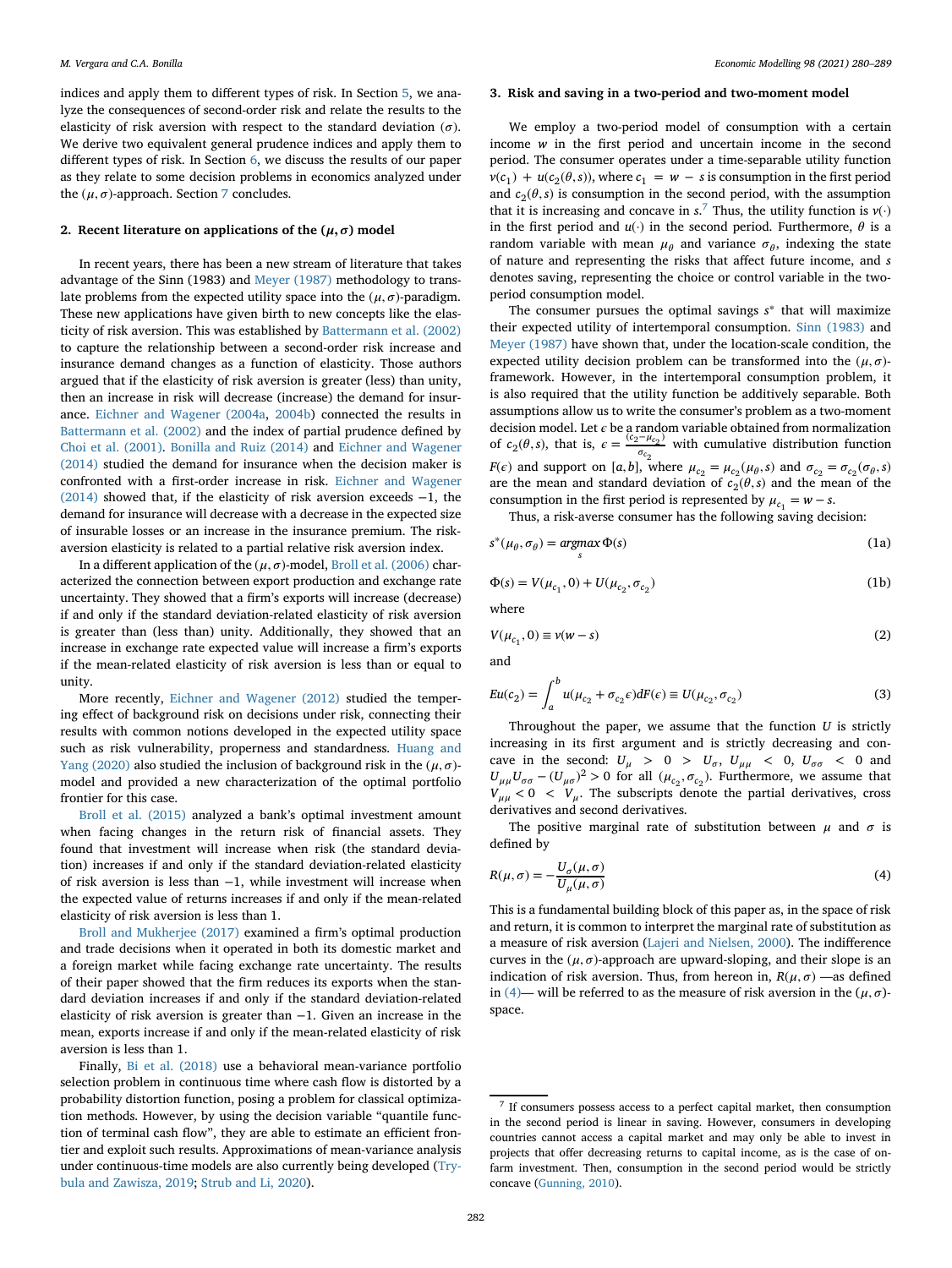Given the assumptions of the model, the first- and second-order conditions of the maximization problem are as follows<sup>8</sup>:

$$
\Phi_s = -V_\mu + U_\mu \frac{\partial \mu_{c_2}}{\partial s} + U_\sigma \frac{\partial \sigma_{c_2}}{\partial s} = 0
$$
\n(5)

<span id="page-3-4"></span>
$$
\Phi_{ss} = V_{\mu\mu} + U_{\mu\mu} \left(\frac{\partial \mu_{c_2}}{\partial s}\right)^2 + 2U_{\mu\sigma} \frac{\partial \mu_{c_2}}{\partial s} \frac{\partial \sigma_{c_2}}{\partial s} \n+ U_{\sigma\sigma} \left(\frac{\partial \sigma_{c_2}}{\partial s}\right)^2 + U_{\mu} \frac{\partial^2 \mu_{c_2}}{\partial s^2} + U_{\sigma} \frac{\partial^2 \sigma_{c_2}}{\partial s^2} < 0
$$
\n(6)

Then, from the first-order condition, we have the following equation:

$$
R(\mu_{c_2}, \sigma_{c_2}) = \frac{\partial \mu_{c_2}/\partial s - V_{\mu}/U_{\mu}}{\partial \sigma_{c_2}/\partial s} \tag{7}
$$

This two-period consumption model is formulated so that all random consumption alternatives available to consumers are related to one another and to random variable  $\theta$  only by location and scale parameters. So, no matter which utility function is specified in the expected utility space and no matter how  $\theta$  is distributed, the choice of the saving *s* under the expected utility framework can be represented as one which maximizes  $\Phi(s)$ , subject to the opportunity set in  $(\mu, \sigma)$  space given by  $\mu_{c_1} = w - s$ ,  $\mu_{c_2} = \mu_{c_2}(\mu_{\theta}, s)$  and  $\sigma_{c_2} = \sigma_{c_2}(\sigma_{\theta}, s)$ .<sup>[10](#page-3-3)</sup> Note that the optimal saving  $s^*(\mu_\theta, \sigma_\theta)$  is a function of the  $\mu_\theta$  and  $\sigma_\theta$ . We next begin to analyze the consequences of changes in  $\mu_{\theta}$  and  $\sigma_{\theta}$  on savings.

#### <span id="page-3-0"></span>**4. Consequences of changes in**  $\mu_{\theta}$

Now we will study how a first-order increase in risk affects the optimal saving decision. One way to think of a first-order risk increase is to imagine a simple shift to the left of the probability density function of the distribution of results. This generates a new distribution that is first-order stochastically dominated by the original one. This second distribution has the same variance but a lower mean, so we can define a first-order risk increase as a reduction in the mean of distribution  $\theta$ .

Intuitively, this comparative static exercise is very relevant for cases like the current worldwide pandemic. Since the coronavirus has unambiguously reduced the growth prospects of most nations, we can easily argue that the probability distribution of economic growth rates has moved dramatically to the left. We will analyze the changes in variance in the next section. For now, we will study how this change in first-order risk can be captured in the  $(\mu, \sigma)$ -model in connection with the traditional expected utility of consumption paradigm. This idea is relevant because of its potential policy implications derived from government's attempts to help the economy to recover from the crisis generated by the pandemic.

The effect of changes in  $\mu_{\theta}$  on optimal saving is investigated by using the  $\mu$ -related elasticity of risk aversion. The definition that we [present below is based on](#page-9-21) [Broll et al. \(2006\)](#page-9-36) and Eichner and Wagener (2014).

<span id="page-3-9"></span><span id="page-3-8"></span>**Definition 1.** (Risk-aversion elasticity with respect to  $\mu$ ). Let  $\rho_{\mu_{co}}$ denote the elasticity of risk aversion in relation to the mean of consumption in the second period*.* Then,

$$
\rho_{\mu_{c_2}} = -\frac{\partial R}{\partial \mu_{c_2}} \frac{\mu_{c_2}}{R} \tag{8}
$$

The term  $\rho_{\mu_{c_2}}$  indicates the percentage change in risk aversion over the percentage change in the mean of consumption, holding the stan-dard deviation of the consumption in the second period constant.<sup>[11](#page-3-5)</sup>

<span id="page-3-12"></span>**Proposition 1.** Let  $s^*(\mu_\theta, \sigma_\theta)$  be the optimal level of saving that max*imizes*  $V(\mu_{c_1}, 0) + U(\mu_{c_2}, \sigma_{c_2})$ *. Then, s<sup>\*</sup> increases (decreases) when*  $\mu_{\theta}$ *decreases (increases) if and only if the following holds:*

$$
\rho_{\mu_{c_2}} \langle (\rangle - \mu_{c_2} \left[ \frac{\partial^2 \mu_{c_2}}{\partial s \partial \mu_{\theta}} + \frac{U_{\mu \sigma}}{U_{\sigma}} \frac{V_{\mu}}{U_{\mu}} \frac{\partial \mu_{c_2}}{\partial \mu_{\theta}} \right] / \frac{\partial \mu_{c_2}}{\partial s} \frac{\partial \mu_{c_2}}{\partial \mu_{\theta}}
$$

where  $\rho_{\mu_{c_2}}$  is the  $\mu_{c_2}$ -related elasticity of risk aversion. $^{12}$  $^{12}$  $^{12}$ 

**Proof.** Implicitly differentiating the first-order condition with respect to  $\mu_{\theta}$  yields

$$
\frac{ds^*}{d\mu_\theta} = -\frac{\Phi_{s\mu_\theta}}{\Phi_{ss}}\tag{9}
$$

Since the denominator corresponds to the second-order condition and is therefore negative,  $\frac{ds^*}{d\mu_\theta}$  has the same sign as  $\Phi_{s\mu_\theta}$ . Differentiating  $\Phi_s$  with respect to  $\mu_\theta$  yields

<span id="page-3-7"></span>
$$
\Phi_{s\mu_{\theta}} = U_{\mu\mu} \frac{\partial \mu_{c_2}}{\partial s} \frac{\partial \mu_{c_2}}{\partial \mu_{\theta}} + U_{\mu} \frac{\partial^2 \mu_{c_2}}{\partial s \partial \mu_{\theta}} + U_{\mu\sigma} \frac{\partial \sigma_{c_2}}{\partial s} \frac{\partial \mu_{c_2}}{\partial \mu_{\theta}}
$$
(10)

Since the relationship between consumption in the second period and the source of uncertainty is linear, a change in the mean of the shock ( $\mu_{\theta}$ ) affects the mean of consumption in the second period ( $\mu_{c}$ ) but does not affect the standard deviation of consumption in the second period ( $\sigma_{c_2}$ ). This permits us to connect equation [\(10\)](#page-3-7) with the marginal rate of substitution defined in [\(4\)](#page-2-3) and [Definition 1.](#page-3-8) The change in  $\mu_{\theta}$ causes a disequilibrium, which is restored by modifying the optimal saving. Thus, this change in saving affects the mean and standard deviation of consumption in the second period, as well as the marginal rate of substitution  $R(\mu, \sigma)$ .

We now substitute  $\frac{\partial \sigma_{c_2}}{\partial s}$  from [\(5\) into \(10\)](#page-3-9) and rearrange the expression as follows:

<span id="page-3-11"></span>
$$
\Phi_{s\mu_{\theta}} = [U_{\mu\mu} + \frac{U_{\mu\sigma}}{R}] \frac{\partial \mu_{c_2}}{\partial s} \frac{\partial \mu_{c_2}}{\partial \mu_{\theta}} + U_{\mu} \frac{\partial^2 \mu_{c_2}}{\partial s \partial \mu_{\theta}} + \frac{U_{\mu\sigma} V_{\mu}}{U_{\sigma}} \frac{\partial \mu_{c_2}}{\partial \mu_{\theta}}
$$
(11)

To connect our results with risk-aversion elasticity, we differentiate  $R(\mu_{c_2}, \sigma_{c_2})$  in relation to  $\mu_{c_2}$ . At the optimum, the  $\mu_{c_2}$ -related elasticity of risk aversion is given by

<span id="page-3-10"></span>
$$
\rho_{\mu_{c_2}} \equiv -\frac{\partial R}{\partial \mu_{c_2}} \frac{\mu_{c_2}}{R} = \frac{\mu_{c_2}}{U_{\mu}} [U_{\mu\mu} + \frac{U_{\mu\sigma}}{R}]
$$
\n(12)

Substituting [\(12\)](#page-3-10) into [\(11\)](#page-3-11) and reordering the expression yields

$$
\Phi_{s\mu_{\theta}} = U_{\mu} \left[ \frac{\rho_{\mu_{c_2}}}{\mu_{c_2}} \frac{\partial \mu_{c_2}}{\partial s} \frac{\partial \mu_{c_2}}{\partial \mu_{\theta}} + \frac{\partial^2 \mu_{c_2}}{\partial s \partial \mu_{\theta}} + \frac{U_{\mu\sigma}}{U_{\sigma}} \frac{V_{\mu}}{U_{\mu}} \frac{\partial \mu_{c_2}}{\partial \mu_{\theta}} \right]
$$
(13)

Given that  $U_{\mu} > 0$ ,  $\Phi_{s\mu\theta} < (>)0$  whenever the expression in the square brackets is negative (positive). Therefore,  $\frac{ds^*}{d\mu_\theta} < (>)0$  if and only

<span id="page-3-1"></span><sup>&</sup>lt;sup>8</sup> If the relationship between consumption and saving is linear, as we will see in the examples ahead, then  $\frac{\partial^2 \mu_{c_2}}{\partial s^2} = \frac{\partial^2 \sigma_{c_2}}{\partial s^2} = 0$ . Thus, the last two terms in condition [\(6\)](#page-3-4) are equal to zero.

<span id="page-3-2"></span><sup>&</sup>lt;sup>9</sup> Equation [\(3\)](#page-2-4) defines the  $U(\mu, \sigma)$  function associated with any utility function in expected utility space. Since no restriction has been placed on the form of utility function *u*(·) or cumulative distribution function *F*(·), substantial flexibility remains regarding the form that function  $U(\mu, \sigma)$  can adopt. No quadratic utility or normally distributed random variables need to be assumed to reconcile the expected utility approach with the  $(\mu, \sigma)$  approach.

<span id="page-3-3"></span><sup>10</sup> For example, let's assume that consumption in the second period is  $c_2 = \theta y + rs$ , where *y* is labor income,  $\theta$  is a stochastic shock that affects labor income and *r* denotes the gross rate of interest. In this special case, the consumer maximizes  $\Phi(s)$ , subject to the opportunity set described by  $\mu_{c_1} = w - s$ ,  $\mu_{c_2} = \mu_{\theta} y + rs$  and  $\sigma_{c_2} = \sigma_{\theta} y$ .

<span id="page-3-5"></span><sup>11</sup> [Broll et al. \(2015\)](#page-9-22) and [Broll and Mukherjee \(2017\)](#page-9-23) define the mean-related elasticity of risk aversion as  $\rho_{\mu} = \frac{\partial R}{\partial \mu} \frac{\mu}{R}$ ; this is without the minus sign. We use the minus sign in order to make our definition of elasticity intuitively comparable with the usual definition of elasticity from consumer theory.

<span id="page-3-6"></span><sup>&</sup>lt;sup>12</sup> Note that  $\rho_{\mu_{\theta}} = \rho_{\mu_{c_2}} \frac{\partial \mu_{c_2}}{\partial \mu_{\theta}} \frac{\mu_{\theta}}{\mu_{c_2}}$ . Thus, the threshold for  $\rho_{\mu_{\theta}}$  is given by  $-\mu_{\theta} \left[ \frac{\partial^2 \mu_{c_2}}{\partial s \partial \mu_{\theta}} + \frac{U_{\mu\sigma}}{U_{\sigma}} \frac{V_{\mu}}{U_{\mu}} \frac{\partial \mu_{c_2}}{\partial \mu_{\theta}} \right] / \frac{\partial \mu_{c_2}}{\partial s}.$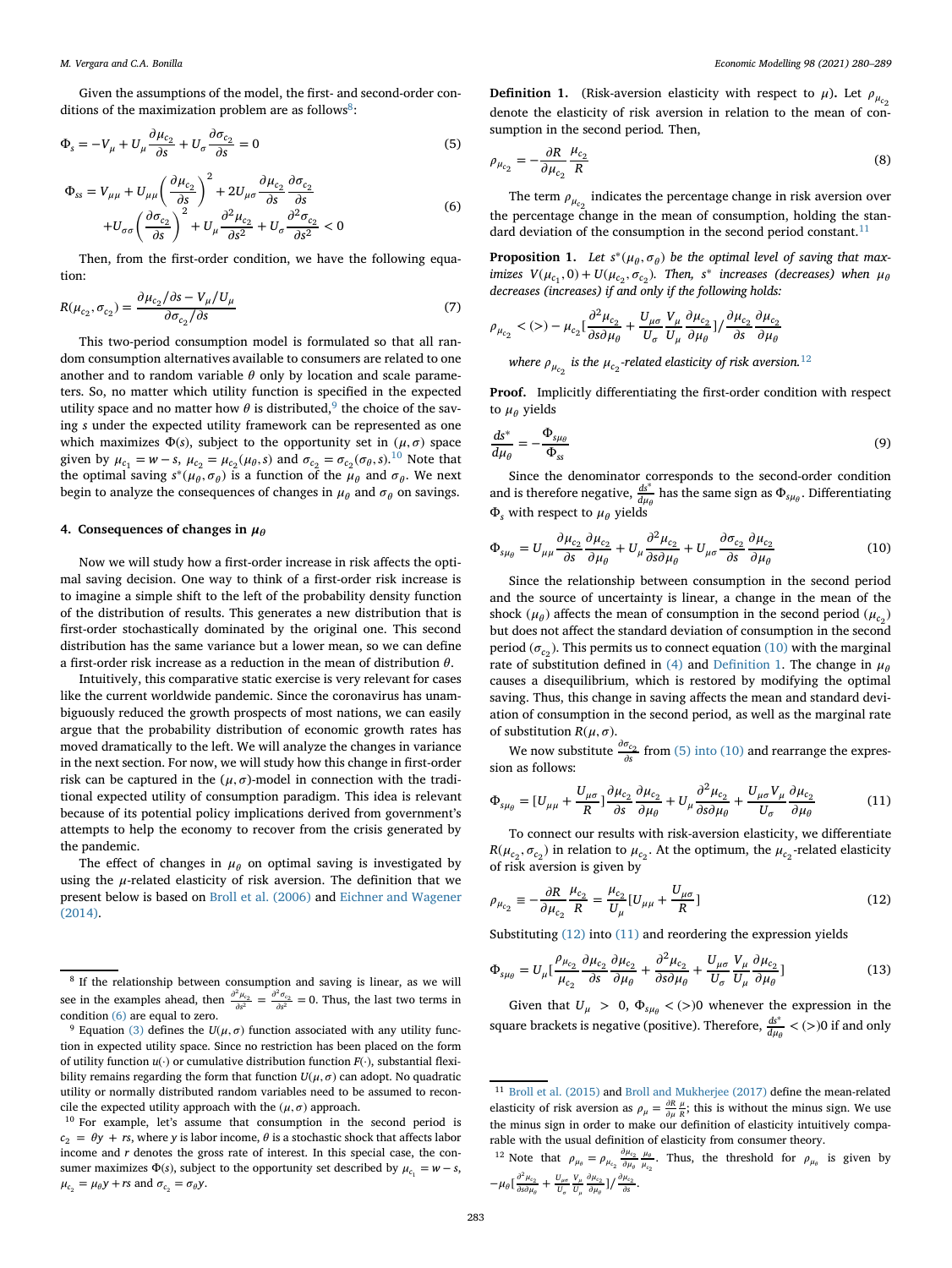if the following holds:

$$
\rho_{\mu_{c_2}} \langle (\rangle) - \mu_{c_2} \left[ \frac{\partial^2 \mu_{c_2}}{\partial s \partial \mu_{\theta}} + \frac{U_{\mu \sigma}}{U_{\sigma}} \frac{V_{\mu}}{U_{\mu}} \frac{\partial \mu_{c_2}}{\partial \mu_{\theta}} \right] / \frac{\partial \mu_{c_2}}{\partial s} \frac{\partial \mu_{c_2}}{\partial \mu_{\theta}}
$$
(14)

Note that the intertemporal nature of saving decisions means that the threshold at which the elasticity is compared is not unity or a constant. This point is exemplified in the next subsection, where we analyze the reduced form assumed by [Proposition 1](#page-3-12) for different types of risk.

#### <span id="page-4-9"></span>*4.1. Applications of changes in and sources of risk*

[Gunning \(2010\)](#page-9-14) analyzed how four types of risk affected saving: labor income risk, wealth risk, asset risk and capital income risk. His work reasons that there may be a nonlinear relationship between saving and future consumption. This phenomenon occurs particularly in developing economies in which consumers must invest in projects with diminishing returns.<sup>[13](#page-4-0)</sup>

[Here, we analyze how the different types of risk defined in](#page-9-14) Gunning (2010) affect saving, in the context of first-order risk. In the  $(\mu, \sigma)$ space, this means a shift in the mean of the shock  $(\mu_{\theta})$  that affects consumption in the second period.

Gunning establishes the relationship between consumption in the second period and labor income risk through the following equation:

$$
c_2(\theta, s) = \theta y + (1 - \delta)s + h(s)
$$
\n(15)

where *y* is the expected labor income,  $(1 - \delta)s$  is the expected value of physical assets,  $h(s)$  is the expected value of capital income and  $\delta$ is the depreciation rate ( $0 < \delta < 1$ ). The function  $h(s)$  is increasing and concave, with  $h(0) = 0$ . In this case, the mean of  $c_2$  is  $\mu_{c_2} = \mu_{\theta} y + (1 - \delta)s + h(s)$ . Thus,  $\frac{\partial \mu_{c_2}}{\partial s} = (1 - \delta) + h'(s)$ ,  $\frac{\partial \mu_{c_2}}{\partial \mu_{\theta}} = y$ , and  $\frac{\partial^2 \mu_{c_2}}{\partial s \partial \mu_{\theta}} = 0$ . Applying [Proposition 1,](#page-3-12) we have that  $\frac{d s^*}{d \mu_{\theta}} < (>)0$  if and only if  $\rho_{\mu_{c_2}} < (>) - \frac{\mu_{c_2}}{(1-\delta) + h'(s)} \frac{U_{\mu\sigma}}{U_{\sigma}} \frac{V_{\mu}}{U_{\mu}}.$ 

For the case of wealth risk, Gunning establishes the following relationship:

<span id="page-4-6"></span>
$$
c_2(\theta, s) = \theta(y + (1 - \delta)s + h(s))
$$
\n(16)

In this case, the mean is  $\mu_{c_2} = \mu_{\theta}(y + (1 - \delta)s + h(s))$ . Following the same procedure as above, applying [Proposition 1,](#page-3-12) we have that  $\frac{ds^*}{d\mu_\theta}$  < (*>*)0 if and only if

$$
\rho_{\mu_{c_2}}<(>)-[1+\frac{\mu_{c_2}}{\mu_{\theta}((1-\delta)+h'(s))}\frac{U_{\mu\sigma}}{U_{\sigma}}\frac{V_{\mu}}{U_{\mu}}]
$$

If the shock that affects consumption is to assets, then consumption in the second period is

$$
c_2(\theta, s) = y + \theta(1 - \delta)s + h(s)
$$
\n(17)

The mean consumption for this type of risk is  $\mu_{c_2} = y + \mu_{\theta} (1 - \delta)s +$ *h*(*s*). According to [Proposition 1,](#page-3-12) the threshold for an increase in the mean is determined by the relationship  $\frac{ds^*}{d\mu_\theta}$  < (>)0 if and only if  $\rho_{\mu_{c_2}}$  <  $(z) - \frac{\mu_{c_2}}{\mu_{c_2} - b} [1 + \frac{U_{\mu\sigma}}{U_{\sigma}}]$ *V U*<sub>µ</sub>  $\frac{V_{\mu}}{U_{\mu}}s$ ], where *b* = *y* + *h*(*s*) – *h'*(*s*)*s*.

Finally, capital income risk is represented by the following equation:

$$
c_2(\theta, s) = y + (1 - \delta)s + \theta h(s)
$$
\n(18)

where the mean is  $\mu_{c_2} = y + (1 - \delta)s + \mu_{\theta}h(s)$ . For this type of risk, saving increases (decreases) if and only if  $\rho_{\mu_{c_2}} < (>) - \frac{\mu_{c_2}}{\mu_{c_2} - b} [1 +$  $U_{\mu\sigma}$ *U V U h*(*s*)</sup>  $\frac{h(s)}{h'(s)}$ ], where *b* = *y* + (1 −  $\delta$ )[*s* −  $\frac{h(s)}{h'(s)}$ ]. We note that for  $\delta = 1$  and  $h(s) = rs$ , consumption in the second period is  $c_2 = y + \theta rs$ , the mean is  $\mu_{c_2} = y + \mu_{\theta} r s$  and  $b = y$ , which was the analysis made by [Eeckhoudt and Schlesinger \(2008\)](#page-9-41) for interest rate risk. Here, the threshold is determined by the relationship  $\rho_{\mu_{c_2}} < (>) - \frac{\mu_{c_2}}{\mu_{c_2 - y}} [1 +$ *U V s*].

$$
\frac{\sigma_{\mu\sigma}}{U_{\sigma}}\frac{\cdot\mu}{U_{\mu}}.
$$

 $U_{\mu}$ <sup>U</sup><sub>H</sub>, <sup>2</sup>J.<br>As we have seen in this subsection, because of intertemporal structural preferences, the uncertainty adds complexity to the consumer's problem. The second element in the numerator of the threshold in condition (14), i.e.,  $\frac{U_{\mu\sigma}}{U_{\sigma}}$ *V*  $\frac{V_{\mu}}{U_{\mu}} \frac{\partial \mu_{c_2}}{\partial \mu_{\theta}}$ , is a function that depends on saving. Thus, such an element makes the threshold not equal to unity or a constant.

In the next subsection, we analyze the consumer's problem in the expected utility space under first-order risk. We derive two equivalent general indices of risk aversion and apply them to the different types of risk described above. The first index is derived using the method developed by [Sinn \(1983\)](#page-9-9) and [Meyer \(1987\),](#page-9-10) while the second index is derived following [Diamond and Stiglitz \(1974\).](#page-9-13) We show the equivalence between the indices and the  $\mu$ -related risk aversion elasticity.

#### <span id="page-4-7"></span>*4.2. Comparison with the expected utility framework*

It is common knowledge that the  $(\mu, \sigma)$ -framework is equivalent to the expected utility approach if all attainable lotteries belong to the same linear family. This holds in the consumer's problem, as the relationship between saving  $s$  and shock  $\theta$  that affects income in the second period is linear and the utility function is additively separable.

<span id="page-4-5"></span>To connect our results in the  $(\mu, \sigma)$ -space with the expected utility approach, following [Sinn \(1983\)](#page-9-9) and [Meyer \(1987\),](#page-9-10) we establish the equivalences between  $u(\cdot)$  and  $U(\cdot, \cdot)$  as follows:

$$
U_{\mu}(\mu_{c_2}, \sigma_{c_2}) = \int_a^b u'(\mu_{c_2} + \sigma_{c_2} \epsilon) dF(\epsilon) > 0
$$
 (19a)

<span id="page-4-1"></span>
$$
U_{\mu\mu}(\mu_{c_2}, \sigma_{c_2}) = \int_a^b u''(\mu_{c_2} + \sigma_{c_2}\epsilon)dF(\epsilon) < 0
$$
 (19b)

<span id="page-4-8"></span>
$$
U_{\mu\sigma}(\mu_{c_2}, \sigma_{c_2}) = \int_a^b u''(\mu_{c_2} + \sigma_{c_2}\epsilon)\epsilon dF(\epsilon) > 0
$$
 (19c)

<span id="page-4-3"></span>**Proposition 2.** Let  $s^*(\mu_\theta, \sigma_\theta)$  be the optimal level of saving that max*imizes*  $V(\mu_{c_1}, 0) + U(\mu_{c_2}, \sigma_{c_2})$ *. Then, s*<sup>\*</sup> *increases* (decreases) when  $\mu_{\theta}$ *decreases if and only if the following holds:*

$$
A(c_2) > \frac{\partial^2 \mu_{c_2}}{\partial s \partial \mu_{\theta}} / \frac{\partial c_2}{\partial s} \frac{\partial \mu_{c_2}}{\partial \mu_{\theta}}, \text{ where } A(c_2) = -u''(c_2) / u'(c_2) \text{ is the absolute aversion coefficient.}
$$

**Proof.** Substituting [\(19a\), \(19b\) and \(19c\)](#page-4-1) into [\(10\)](#page-3-7) yields

$$
\Phi_{s\mu\theta} = \int_{a}^{b} \left[ u''(c_2) \frac{\partial c_2}{\partial s} \frac{\partial \mu_{c_2}}{\partial \mu_{\theta}} + u'(c_2) \frac{\partial^2 \mu_{c_2}}{\partial s \partial \mu_{\theta}} \right] dF(\epsilon)
$$
(20)

Then, condition [\(20\)](#page-4-2) is negative (positive) whenever the following holds:

<span id="page-4-4"></span>
$$
\Phi_{s\mu_{\theta}} = u''(c_2) \frac{\partial c_2}{\partial s} \frac{\partial \mu_{c_2}}{\partial \mu_{\theta}} + u'(c_2) \frac{\partial^2 \mu_{c_2}}{\partial s \partial \mu_{\theta}} < (>)0 \tag{21}
$$

By rearranging the above expression, we obtain [Proposition 2.](#page-4-3)

<span id="page-4-2"></span>□

Let  $F(\theta, \tau)$  be the cumulative distribution function of  $\theta$ , defined over the support within the closed interval [ $a$ , $b$ ], where  $\tau$  is a parame[ter whose shift represents an increase in risk, as defined by](#page-9-13) Diamond and Stiglitz (1974). Consider two distributions  $F(\theta, \tau_1)$  and  $F(\theta, \tau_2)$ . If  $F(\theta, \tau_2) - F(\theta, \tau_1) \geq 0 \forall \theta \in [a, b]$  with strong inequality for any  $\theta$ , then  $F(\theta, \tau_1)$  dominates  $F(\theta, \tau_2)$  via first-order stochastic dominance, which is clearly the same as  $F(\theta, \tau)$  is a first-order risk increase of  $F(\theta, \tau)$ . When  $\tau$  is a continuous variable, the definition of first-order increase in risk is  $F_{\tau} \geq 0$ . We use this last definition to connect the relationship

<span id="page-4-0"></span> $^{13}$  Gunning's formulation is based on a CRRA (constant relative risk aversion) utility function and a mean-preserving increase in risk.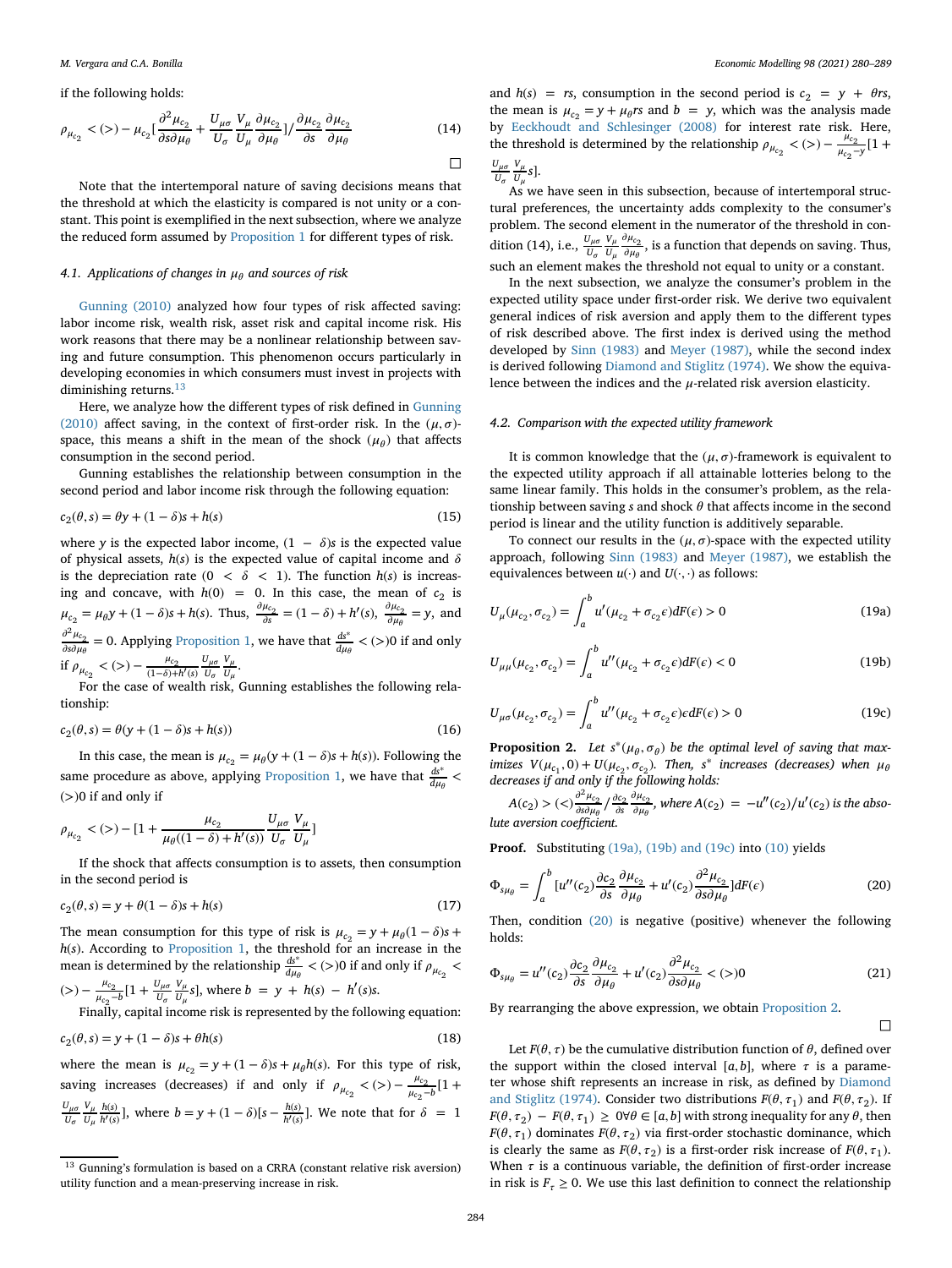between saving and a shift in  $\tau$ . From this relationship, we derive a general risk aversion index equivalent to that obtained in [Proposition 2.](#page-4-3)

In the expected utility space, a risk-averse consumer's saving decision is defined by

$$
s^*(\tau) = \underset{s}{\operatorname{argmax}} \Psi(s) \tag{22a}
$$

$$
\Psi(s) = \nu(c_1) + Eu(c_2) = \nu(c_1) + \int_a^b u(c_2(\theta, s))dF(\theta, \tau)
$$
\n(22b)

The first-and second-order conditions are  $14$ 

$$
\Psi_s = -v'(w - s^*) + \int_a^b u'(c_2) \frac{\partial c_2}{\partial s} dF(\theta, \tau) = 0
$$
\n(23)

<span id="page-5-3"></span>
$$
\Psi_{ss} = \nu''(w - s^*) + \int_a^b [u''(c_2)(\frac{\partial c_2}{\partial s})^2 + u'(c_2)\frac{\partial^2 c_2}{\partial s^2}]dF(\theta, \tau) < 0 \tag{24}
$$

**Proposition 3.** Let  $s^*(\tau)$  be the optimal level of saving that maxi*mizes*  $v(c_1) + \int_a^b u(c_2) dF(\theta, \tau)$ . If a shift in  $\tau$  represents a first-order risk *increase, then s*<sup>∗</sup> *increases (decreases) if and only if the following holds:*

*A* (*c*<sub>2</sub>) > (<)  $\frac{\partial^2 c_2}{\partial s \partial \theta}$ / $\frac{\partial c_2}{\partial s}$ , where *A*(*c*<sub>2</sub>) = −*u*″(*c*<sub>2</sub>)/*u'*(*c*<sub>2</sub>) *is the abso-lute aversion coefficient.* 

**Proof.** Implicitly differentiating the first-order condition with respect to  $\tau$  yields

<span id="page-5-10"></span>
$$
\frac{ds^*}{d\tau} = -\frac{\Psi_{sr}}{\Psi_{ss}} = -\frac{\int_a^b u'(c_2) \frac{\partial c_2}{\partial s} dF_\tau(\theta, \tau)}{\Psi_{ss}}
$$
(25)

Since the denominator corresponds to the second-order condition and is therefore negative,  $\frac{ds^*}{dt}$  has the same sign as the numerator. Applying integration by parts once, given that  $F_{\tau}(a, \tau) = F_{\tau}(b, \tau) = 0$ , we obtain

$$
\Psi_{sr} = \int_{a}^{b} u'(c_2) \frac{\partial c_2}{\partial s} dF_{\tau}(\theta, \tau) = -\int_{a}^{b} [u''(c_2) \frac{\partial c_2}{\partial s} \frac{\partial c_2}{\partial \theta} + u'(c_2) \frac{\partial^2 c_2}{\partial s \partial \theta}] F_{\tau} d\theta
$$
\n(26)

Given that our relevant comparative static is a first-order risk increase, then  $F_{\tau} \ge 0$  and we can directly show that  $\frac{ds^*}{d\tau} > (<)0$  if and only if the following holds:

$$
u''(c_2)\frac{\partial c_2}{\partial s}\frac{\partial c_2}{\partial \theta} + u'(c_2)\frac{\partial^2 c_2}{\partial s \partial \theta} < (>)0\tag{27}
$$

<span id="page-5-2"></span>which implies

$$
A(c_2) > \left( \langle \rangle \frac{\partial^2 c_2}{\partial s \partial \theta} / \frac{\partial c_2}{\partial s} \frac{\partial c_2}{\partial \theta} \right) \tag{28}
$$

The above analysis allows us to conclude that  $\frac{ds^*}{d\mu_\theta} < (>)0$  is equivalent to  $\frac{ds^*}{dt}$  > (<)0, under the assumptions established in this paper, i.e., linear risks and intertemporally separable preferences. For example, we consider a labor income risk. In the  $(\mu, \sigma)$ -space, equation [\(10\)](#page-3-7) is reduced to  $\Phi_{s\mu_{\theta}} = U_{\mu\mu}y((1 - \delta) + h'(s))$ . Thus,  $\frac{\delta s^*}{d\mu_{\theta}} < 0$  if and only if  $U_{\mu\mu}$  < 0, which from [\(21\)](#page-4-4) is equivalent to  $u'' < 0$ . In other words, a consumer increases saving when the mean of the shock that affects income in the second period is decreased, if and only if the consumer is risk averse.

For wealth risk, the index given in [\(28\)](#page-5-2) is transformed to  $c_2A(c_2)$  > (<)1, while for asset risk and capital income risk the general index is reduced to  $(c_2 - b)A(c_2) > ($ 1), where *b* is described above and  $(c_2 - b)A(c_2)$  is a special case of the index of partial relative risk aversion introduced by [Menezes and Hanson \(1970\)](#page-9-42) and Zeckhauser [and Keeler \(1970\). In the case of interest rate risk, the threshold is](#page-9-43) determined by  $(c_2 - y)A(c_2) > ($ 1.<sup>[15](#page-5-4)</sup>

Thus, in the context of first-order risk, [Table 1](#page-6-0) summarizes the threshold for the five types of risk.

#### <span id="page-5-0"></span>**5. Consequences of changes in**  $\sigma_{\theta}$

We now analyze the relationship between saving and a change in the standard deviation of  $\theta$ . The relationship is investigated by using the  $\sigma$ related elasticity of risk aversion. The definition that we present below is based on [Battermann et al. \(2002\),](#page-8-2) [Eichner and Wagener \(2004a,](#page-9-19) [2004b\)](#page-9-20) and [Broll et al. \(2006\).](#page-9-36)

<span id="page-5-8"></span>**Definition 2.** (Risk aversion elasticity with respect to  $\sigma$ ). Let  $\rho_{\sigma_{co}}$ denote the elasticity of risk aversion with respect to the standard deviation of consumption in the second period*.* Then,

$$
\rho_{\sigma_{c_2}} = -\frac{\partial R}{\partial \sigma_{c_2}} \frac{\sigma_{c_2}}{R}
$$
\n(29)

 $\rho_{\sigma_{c_2}}$  indicates the percentage change in risk aversion over the percentage change in the standard deviation of consumption, holding the mean of the consumption in the second period constant.[16](#page-5-5)

<span id="page-5-9"></span>**Proposition 4.** Let  $s^*(\mu_\theta, \sigma_\theta)$  be the optimal level of saving that max*imizes*  $V(\mu_{c_1}, 0) + U(\mu_{c_2}, \sigma_{c_2})$ *. Then, s*<sup>\*</sup> *increases* (decreases) when  $\sigma_{\theta}$ *increases if and only if the following holds:*

$$
\rho_{\sigma_{c_2}} > (\langle)\sigma_{c_2} \left[\frac{\partial^2 \sigma_{c_2}}{\partial \sigma_{\theta} \partial s} + \frac{U_{\mu\sigma}}{U_{\sigma}} \frac{V_{\mu}}{U_{\mu}} \frac{\partial \sigma_{c_2}}{\partial \sigma_{\theta}}\right] / \frac{\partial \sigma_{c_2}}{\partial s} \frac{\partial \sigma_{c_2}}{\partial \sigma_{\theta}}
$$
\nwhere  $\rho_{\sigma_{c_2}}$  is the elasticity of risk aversion with respect to  $\sigma_{c_2}$ .<sup>17</sup>

Proof. Implicitly differentiating the first-order condition [\(5\)](#page-3-9) with respect to  $\sigma_{\theta}$ , we obtain

$$
\frac{ds^*}{d\sigma_\theta} = -\frac{\Phi_{s\sigma_\theta}}{\Phi_{ss}}\tag{30}
$$

Since the denominator is the second order condition and therefore negative,  $\frac{d s^*}{d \sigma_\theta}$  has the same sign as the numerator. Differentiating  $\Phi_s$ with respect to  $\sigma_{\theta}$  yields

<span id="page-5-7"></span>
$$
\Phi_{s\sigma_{\theta}} = U_{\mu\sigma} \frac{\partial \mu_{c_2}}{\partial s} \frac{\partial \sigma_{c_2}}{\partial \sigma_{\theta}} + U_{\sigma\sigma} \frac{\partial \sigma_{c_2}}{\partial s} \frac{\partial \sigma_{c_2}}{\partial \sigma_{\theta}} + U_{\sigma} \frac{\partial^2 \sigma_{c_2}}{\partial \sigma_{\theta} \partial s}
$$
(31)

As the source of uncertainty is linear, a change in the standard deviation of the shock  $(\sigma_{\theta})$  affects the standard deviation of the consumption in the second period ( $\sigma_{c_2}$ ) but does not affect its expected value  $\mu_{c_2}$ . This allows us to connect equation [\(31\)](#page-5-7) with the marginal rate of substitution  $R(\mu, \sigma)$  and [Definition 2.](#page-5-8) Then, the shift in  $\sigma_{\theta}$  modifies saving and with it the mean and standard deviation of consumption in the second period, as well as the marginal rate of substitution between  $\mu$  and  $\sigma$ .

□

<span id="page-5-1"></span><sup>&</sup>lt;sup>14</sup> If the relationship between consumption and saving is linear, then  $\frac{\partial^2 c_2}{\partial s^2} = 0$ . Thus, the second term within the square parenthesis in condition  $(24)$  is equal to zero.

<span id="page-5-4"></span><sup>&</sup>lt;sup>15</sup> [Eeckhoudt and Schlesinger \(2008\)](#page-9-41) consider the special case when  $y = 0$ . Thus, an increase in interest rate risk generates an increase in saving if the index of relative risk aversion is greater than one. Additionally, Fishburn and Porter (1976) [showed that an increase in the interest rate risk in a portfolio problem](#page-9-44) increases the saving if the partial relative risk aversion index is greater than one, which is consistent with our results.

<span id="page-5-5"></span><sup>16</sup> [Broll et al. \(2015\)](#page-9-22) and [Broll and Mukherjee \(2017\)](#page-9-23) define the standard deviation-related elasticity of risk aversion as  $\rho_{\sigma} = \frac{\partial R}{\partial \sigma} \frac{\sigma}{R}$ ; this is without the minus sign. We use the minus sign in order to make our definition of elasticity intuitively comparable with the usual definition of elasticity from consumer theory.

<span id="page-5-6"></span><sup>&</sup>lt;sup>17</sup> Note that  $\rho_{\sigma_{\theta}} = \rho_{\sigma_{c_2}} \frac{\partial \sigma_{c_2}}{\partial \sigma_{\theta}} \frac{\sigma_{\theta}}{\sigma_{c_2}}$ . Thus, it can be directly shown that the threshold for  $\rho_{\sigma_{\theta}}$  is given by  $\sigma_{\theta} \left[ \frac{\partial^2 \sigma_{c_2}}{\partial \sigma_{\theta} \partial s} + \frac{U_{\mu\sigma}}{U_{\sigma}} \frac{V_{\mu}}{U_{\mu}} \frac{\partial \sigma_{c_2}}{\partial \sigma_{\theta}} \right] / \frac{\partial \sigma_{c_2}}{\partial s}$ .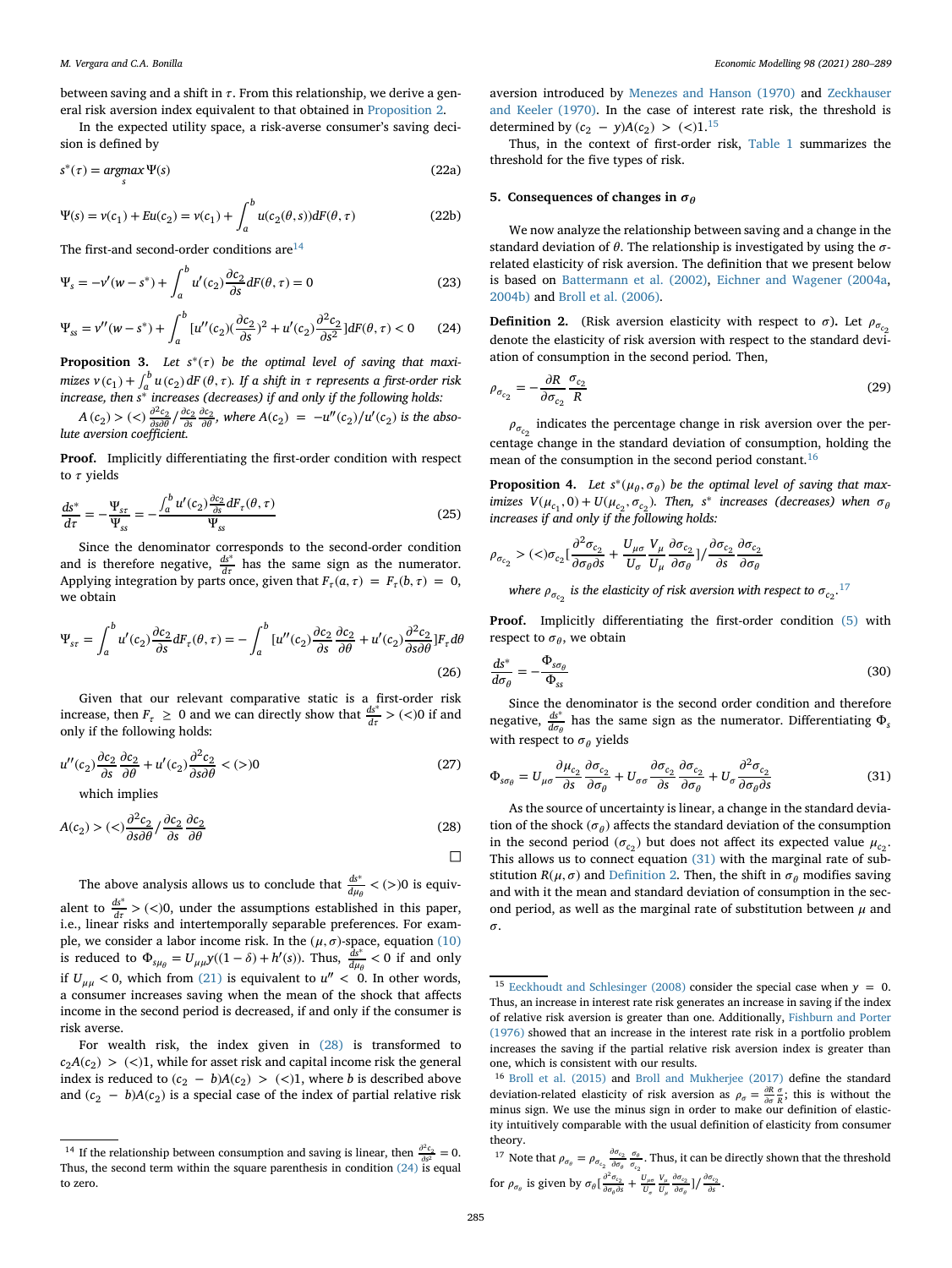| ravic r                                          |  |  |
|--------------------------------------------------|--|--|
| First-order risk: $\mu_{\theta}$ versus $\tau$ . |  |  |

**Table 1**

<span id="page-6-0"></span>

| Type of risk        | $ds^*$<br>$d\mu_{\theta}$ | $\frac{ds^*}{d\tau}$ | General risk aversion index | Elasticity of risk aversion                                                                                                                                                                                                                                                                                                                                                                                                          |
|---------------------|---------------------------|----------------------|-----------------------------|--------------------------------------------------------------------------------------------------------------------------------------------------------------------------------------------------------------------------------------------------------------------------------------------------------------------------------------------------------------------------------------------------------------------------------------|
| Labor income risk   | $- (+)$                   | $+(-)$               | $u''(c_2) < (>)0$           | $\begin{array}{l} {\rho _{\mu _{c2}}}<\left( > \right)-\frac{{\mu _{c2}}}{{\left( {1 - \delta } \right) + h'\left( s \right)}}\frac{{U_{\mu \sigma} }}{{U_{\mu} }}\frac{{V_{\mu} }}{{U_{\mu} }}\\ {\rho _{\mu _{c2}}}<\left( > \right)-\left[ {1 + \frac{{\mu _{c2}}}{{\mu _{\theta }}\left( {(1 - \delta ) + h'\left( s \right)} \right)}}\frac{{U_{\mu \sigma} }}{{U_{\sigma} }}\frac{{V_{\mu} }}{{U_{\mu} }} \right]}\end{array}$ |
| Wealth risk         | $- (+)$                   | $+(-)$               | $c_2A(c_2) > (\leq)1$       |                                                                                                                                                                                                                                                                                                                                                                                                                                      |
| Asset risk          | $- (+)$                   | $+(-)$               | $(c_2 - b)A(c_2) > (\leq)1$ |                                                                                                                                                                                                                                                                                                                                                                                                                                      |
| Capital income risk | $- (+)$                   | $+(-)$               | $(c_2 - b)A(c_2) > (\leq)1$ | $\label{eq:11} \begin{array}{c} \rho_{\mu_{c_2}}<(>)-\frac{\mu_{c_2}}{\mu_{c_2-b}}[1+\frac{U_{\mu\sigma}}{U_{\sigma}}\frac{V_{\mu}}{U_{\mu}}s]\\ \rho_{\mu_{c_2}}<(>)-\frac{\mu_{c_2}}{\mu_{c_2-b}}[1+\frac{U_{\mu\sigma}}{U_{\sigma}}\frac{V_{\mu}}{U_{\mu}}\frac{h(s)}{h'(s)}] \end{array}$                                                                                                                                        |
| Interest rate risk  | $- (+)$                   | $+(-)$               | $(c_2 - y)A(c_2) > (\leq)1$ | $\rho_{\mu_{c_2}} < (>) - \frac{\bar{\mu_{c_2}}}{\mu_{c_2} - y} [1 + \frac{U_{\mu\sigma}}{U_{\sigma}} \frac{V_{\mu}}{U_{\mu}} s]$                                                                                                                                                                                                                                                                                                    |

We now substitute  $\frac{\partial \mu_{c_2}}{\partial s}$  from [\(5\) into \(31\)](#page-3-9) and rearrange the expression as follows:

<span id="page-6-2"></span>
$$
\Phi_{s\sigma_{\theta}} = \{U_{\mu\sigma}\frac{V_{\mu}}{U_{\mu}} + [U_{\mu\sigma}R + U_{\sigma\sigma}]\frac{\partial \sigma_{c_2}}{\partial s}\} \frac{\partial \sigma_{c_2}}{\partial \sigma_{\theta}} + U_{\sigma}\frac{\partial^2 \sigma_{c_2}}{\partial \sigma_{\theta}\partial s}
$$
(32)

To connect our results to the elasticity of risk aversion, we differentiate  $R(\mu_{c_2}, \sigma_{c_2})$  with respect to  $\sigma_{c_2}$ . At the optimum, the  $\sigma_{c_2}$ -related elasticity of risk aversion is given by

$$
\rho_{\sigma_{c_2}} \equiv -\frac{\partial R}{\partial \sigma_{c_2}} \frac{\sigma_{c_2}}{R} = -\frac{\sigma_{c_2}}{U_{\sigma}} [U_{\sigma\sigma} + RU_{\mu\sigma}]
$$
\n(33)

<span id="page-6-1"></span>Substituting [\(33\)](#page-6-1) into [\(32\)](#page-6-2) and reordering the expression yields

$$
\Phi_{s\sigma_{\theta}} = U_{\sigma} \left[ \frac{U_{\mu\sigma}}{U_{\sigma}} \frac{V_{\mu}}{U_{\mu}} \frac{\partial \sigma_{c_2}}{\partial \sigma_{\theta}} - \frac{\rho_{\sigma_{c_2}}}{\sigma_{c_2}} \frac{\partial \sigma_{c_2}}{\partial s} \frac{\partial \sigma_{c_2}}{\partial \sigma_{\theta}} + \frac{\partial^2 \sigma_{c_2}}{\partial \sigma_{\theta} \partial s} \right]
$$
(34)

Given that  $U_{\sigma}$  < 0,  $\Phi_{s\sigma\theta}$  > (<)0 whenever the expression in the square brackets is negative (positive). Therefore,  $\frac{ds^*}{d\sigma_\theta}$  > (<)0 if and only if the following holds:

$$
\rho_{\sigma_{c_2}} > (\langle \sigma_{c_2} [\frac{\partial^2 \sigma_{c_2}}{\partial \sigma_{\theta} \partial s} + \frac{U_{\mu \sigma}}{U_{\sigma}} \frac{V_{\mu}}{U_{\mu}} \frac{\partial \sigma_{c_2}}{\partial \sigma_{\theta}}] / \frac{\partial \sigma_{c_2}}{\partial s} \frac{\partial \sigma_{c_2}}{\partial \sigma_{\theta}}
$$
(35)

In the next subsection we describe the form assumed by [Proposition 4](#page-5-9) for the different sources of risk.

#### 5.1. Applications of changes in  $\sigma_{\theta}$  and sources of risk

Here, we study the effects of the different sources of risk defined in [Gunning \(2010\)](#page-9-14) on saving. In the  $(\mu, \sigma)$ -space, a second-order risk increase translates into an increase in the standard deviation of the shock that affects consumption in the second period.

For the case of labor income risk given in equation [\(15\),](#page-4-5) the standard deviation is  $\sigma_{c_2} = \sigma_{\theta} y$ . Thus,  $\frac{\partial \sigma_{c_2}}{\partial \sigma_{\theta}} = y$ , and  $\frac{\partial \sigma_{c_2}}{\partial s} = \frac{\partial^2 \sigma_{c_2}}{\partial \sigma_{\theta} \partial s} = 0$ . Note that, for this type of risk, there is no elasticity of risk aversion. Let us remember that  $\rho_{\sigma_{c_2}}$  measures the percentage change in the marginal rate of substitution over the percentage change in the standard deviation of  $c_2$ . From the first-order condition, we know that  $R(\mu_{c_2}, \sigma_{c_2}) =$  $\left(\frac{\partial \mu_{c_2}}{\partial s} - \frac{V_\mu}{U_\mu}\right) / \frac{\partial \sigma_{c_2}}{\partial s}$ . Given that  $\frac{\partial \sigma_{c_2}}{\partial s} = 0$ , there is no marginal rate of substitution. Therefore, there is no elasticity because the marginal rate of substitution is infinite.

When the shock is to wealth, as described in equation  $(16)$ , the standard deviation of consumption in the second period is  $\sigma_{c_2} = \sigma_{\theta}(y + (1 \delta$ )*s* + *h*(*s*)). Applying [Proposition 4,](#page-5-9) we have that  $\frac{ds^*}{d\sigma_\theta}$  > (<)0 if and only if  $ρ_{σ_{c_2}} > ($  <math>|1 + \frac{σ\_{c\_2}}{σ\_{θ}((1−δ) + h'(s))} \frac{U\_{μσ}}{U\_{σ}}  $U_{\sigma}$ *V*  $\frac{V_\mu}{U_\mu}$ ].

As for asset risk and capital income risk, the standard deviations of consumption are  $\sigma_{c_2} = \sigma_{\theta}(1 - \delta)$ s and  $\sigma_{c_2} = \sigma_{\theta}h(s)$ , respectively. Applying [Proposition 4](#page-5-9) for asset risk, saving increases (decreases) if and only if  $\rho_{\sigma_{c_2}} > (\langle)|1 + \frac{U_{\mu\sigma}}{U_{\sigma}}$ *V*  $\frac{V_\mu}{U_\mu}$ s]. On the other hand, for capital income risk, saving increases (decreases) if and only if  $\rho_{\sigma_{c_2}}$  > (<)[1 +  $\frac{U_{\mu\sigma}}{U_{\sigma}}$ *V*  $U_\mu$  $\frac{h(s)}{h'(s)}$ ].

For the special case of interest rate risk, saving increases (decreases) if and only if  $\rho_{\sigma_{c_2}} > \frac{c}{1 + \frac{U_{\mu\sigma}}{U_{\sigma}}}$ *V*  $\frac{v_\mu}{U_\mu} s$ .

Similar to the analysis in [subsection 4.2,](#page-4-7) we now analyze the consumer's problem in the expected utility space under second-order risk. First, we derive a general prudence index using the method developed by [Sinn \(1983\)](#page-9-9) and [Meyer \(1987\).](#page-9-10) Then, we derive an equivalent index using the method developed by [Diamond and Stiglitz \(1974\).](#page-9-13) We apply both indices to the different types of risk described above and show the equivalence with the thresholds determined for the  $\sigma$ -related elasticity of risk aversion.

#### *5.2. Comparison with the expected utility framework*

In the context of precautionary saving and in line with [Sinn \(1983\)](#page-9-9) and [Meyer \(1987\),](#page-9-10) we establish the relationship between  $u(\cdot)$  and  $U(\cdot, \cdot)$ through two more properties in addition to those already proposed in [subsection 4.2:](#page-4-7)

<span id="page-6-3"></span>
$$
U_{\sigma}(\mu_{c_2}, \sigma_{c_2}) = \int_a^b u'(\mu_{c_2} + \sigma_{c_2}\epsilon)\epsilon dF(\epsilon) < 0
$$
\n(36a)

$$
U_{\sigma\sigma}(\mu_{c_2}, \sigma_{c_2}) = \int_a^b u''(\mu_{c_2} + \sigma_{c_2}\epsilon)\epsilon^2 dF(\epsilon) < 0
$$
\n(36b)

<span id="page-6-5"></span>**Proposition 5.** Let  $s^*(\mu_\theta, \sigma_\theta)$  be the optimal level of saving that max*imizes*  $V(\mu_{c_1}, 0) + U(\mu_{c_2}, \sigma_{c_2})$ *. Then, s<sup>\*</sup></sup> increases (decreases) when*  $\sigma_{\theta}$ *increases if and only if the following holds:*

$$
P(c_2) > (\texttt{<})(\frac{\partial \sigma_{c_2}}{\partial s}\frac{\partial \sigma_{c_2}}{\partial \sigma_{\theta}} + \sigma_{c_2}\frac{\partial^2 \sigma_{c_2}}{\partial \sigma_{\theta}\partial s})/(\sigma_{c_2}\frac{\partial c_2}{\partial s}\frac{\partial \sigma_{c_2}}{\partial \sigma_{\theta}})
$$

*where P*( $c_2$ ) =  $-u'''(c_2)/u''(c_2)$  *is the absolute prudence coefficient.* 

**Proof.** Substituting [\(36a\), \(36b\)](#page-6-3) and [\(19c\)](#page-4-8) into [\(31\)](#page-5-7) yields

$$
\Phi_{s\sigma_{\theta}} = \int_{a}^{b} \left[ u''(c_2) \frac{\partial c_2}{\partial s} \frac{\partial \sigma_{c_2}}{\partial \sigma_{\theta}} + u'(c_2) \frac{\partial^2 \sigma_{c_2}}{\partial \sigma_{\theta} \partial s} \right] \epsilon dF(\epsilon)
$$
\n(37)

Applying integration by parts, we obtain

<span id="page-6-4"></span>
$$
\Phi_{s\sigma_{\theta}} = -\int_{a}^{b} \left( \int_{a}^{\epsilon} z dF(z) [u'''(c_2) \frac{\partial c_2}{\partial s} \frac{\partial \sigma_{c_2}}{\partial \sigma_{\theta}} \sigma_{c_2} + u''(c_2) (\frac{\partial \sigma_{c_2}}{\partial s} \frac{\partial \sigma_{c_2}}{\partial \sigma_{\theta}} + \frac{\partial^2 \sigma_{c_2}}{\partial \sigma_{\theta} \partial s} \sigma_{c_2}) ] \right) d\epsilon
$$
\n(38)

Since  $E(\epsilon) = 0$ , condition [\(38\)](#page-6-4) is positive (negative) whenever the following holds:

$$
u'''(c_2)\frac{\partial c_2}{\partial s}\frac{\partial \sigma_{c_2}}{\partial \sigma_\theta}\sigma_{c_2} + u''(c_2)(\frac{\partial \sigma_{c_2}}{\partial s}\frac{\partial \sigma_{c_2}}{\partial \sigma_\theta} + \frac{\partial^2 \sigma_{c_2}}{\partial \sigma_\theta \partial s}\sigma_{c_2}) > (<0
$$
 (39)

Rearranging the above expression, we have that  $ds^*/d\sigma_\theta$  > (<)0 if and only if the following holds:

<span id="page-6-6"></span>
$$
P(c_2) > (\langle \rangle) \left( \frac{\partial \sigma_{c_2}}{\partial s} \frac{\partial \sigma_{c_2}}{\partial \sigma_{\theta}} + \sigma_{c_2} \frac{\partial^2 \sigma_{c_2}}{\partial \sigma_{\theta} \partial s} \right) / (\sigma_{c_2} \frac{\partial c_2}{\partial s} \frac{\partial \sigma_{c_2}}{\partial \sigma_{\theta}}) \tag{40}
$$

□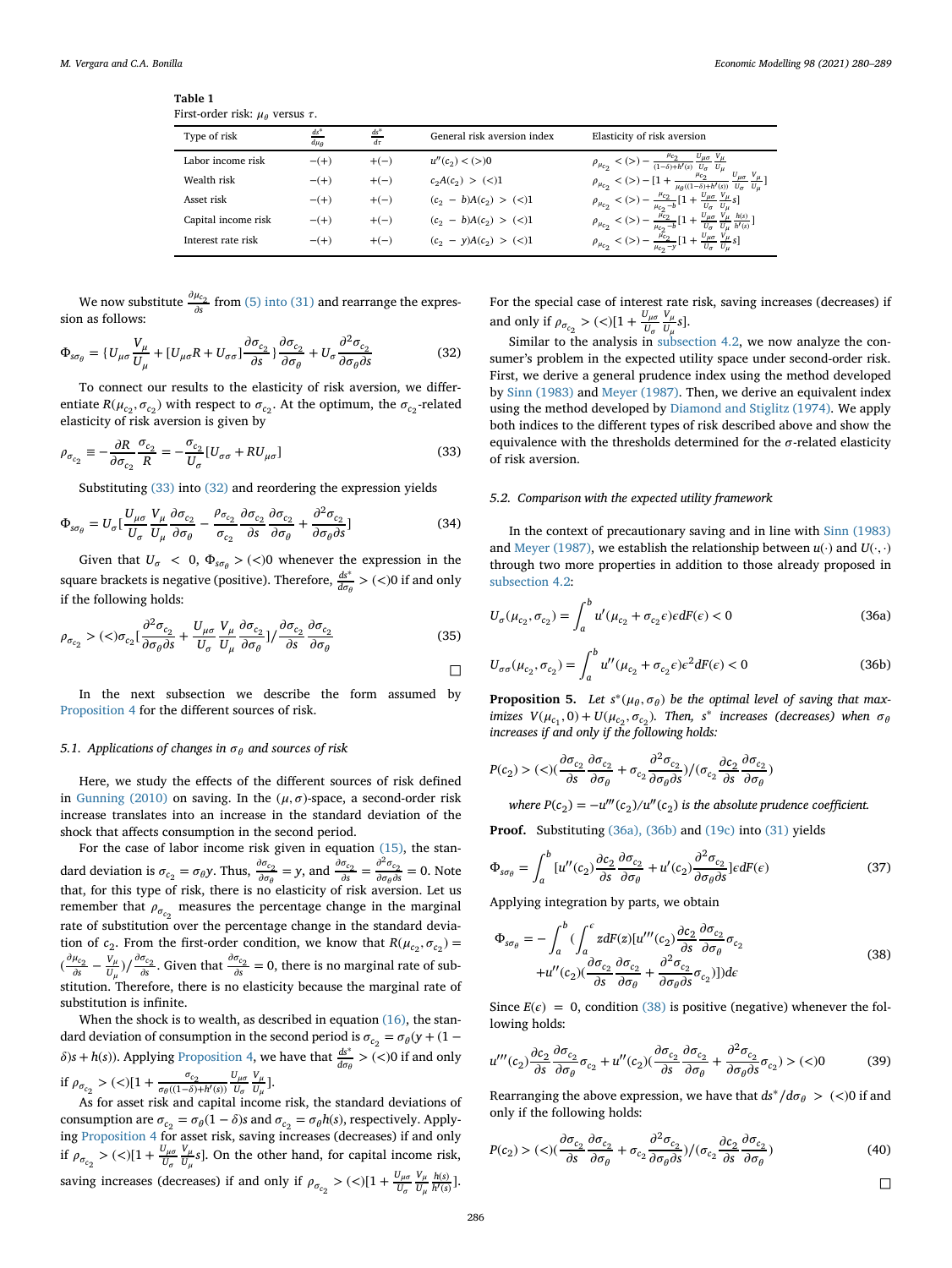Next, we derive the general prudence index equivalent to that obtained in [Proposition 5](#page-6-5) using the concept of a mean-preserving spread.

[Diamond and Stiglitz \(1974\)](#page-9-13) state that an increase in  $\tau$  represents a mean-preserving increase in risk if the following two hold:

$$
\int_{a}^{b} F_{\tau}(\theta, \tau) d\theta = 0
$$
\n(41)

and

*b*

<span id="page-7-2"></span>
$$
T(\theta, \tau) = \int_{a}^{\theta} F_{\tau}(z, \tau) dz \ge 0 \quad \text{for all} \quad a \le \theta \le b \tag{42}
$$

The discrete version of such a definition is as follows. Consider two distributions  $F(\theta, \tau_1)$  and  $F(\theta, \tau_2)$ ; then, conditions [\(41\)](#page-7-1) and [\(42\)](#page-7-2) can be expressed as

$$
\int_{a}^{b} [F(\theta, \tau_2) - F(\theta, \tau_1)] d\theta = 0
$$
\n(43)

and

$$
\int_{a}^{\theta} [F(z, \tau_2) - F(z, \tau_1)]dz \ge 0 \quad \text{for all} \quad a \le \theta \le b \tag{44}
$$

The first condition means that the two distributions have the same mean, while the second is the so-called single-crossing property of the mean-preserving spread [\(Rothschild and Stiglitz, 1970\)](#page-9-45).

**Proposition 6.** *Let*  $s^*(\tau)$  *be the optimal level of saving that maximizes*  $v(c_1) + \int_a^b u(c_2) dF(\theta, \tau)$ . If a shift in  $\tau$  represents a mean-preserving spread, *then s*<sup>∗</sup> *increases (decreases) if and only if the following holds:*

 $P(c_2) > ($  *z* $\frac{\partial^2 c_2}{\partial s \partial \theta} / \frac{\partial c_2}{\partial s} \frac{\partial c_2}{\partial \theta}$ , where  $P(c_2) = -u'''(c_2)/u''(c_2)$  is the abso*lute prudence coefficient.*

**Proof.** From [\(25\),](#page-5-10) we know that  $\frac{ds^*}{dt}$  has the same sign as the numerator, which is represented by  $\Psi_{s\tau}$ . Applying integration by parts twice, and given that  $F_{\tau}(a, \tau) = F_{\tau}(b, \tau) = T(a, \tau) = T(b, \tau) = 0$ , we obtain the following result:

$$
\Psi_{sr} = \int_{a}^{b} u'(c_2) \frac{\partial c_2}{\partial s} dF_{\tau}(\theta, \tau)
$$
\n
$$
= \int_{a}^{b} [u'''(c_2) \frac{\partial c_2}{\partial s} \frac{\partial c_2}{\partial \theta} + 2u''(c_2) \frac{\partial^2 c_2}{\partial s \partial \theta}] \frac{\partial c_2}{\partial \theta} T(\theta, \tau) d\theta
$$
\n(45)

Given that *T*( $\theta$ ,  $\tau$ )  $\geq$  0 and  $\frac{\partial c_2}{\partial \theta} > 0$ , the optimal saving *s*<sup>\*</sup> increases (decreases) if and only if the following holds:

$$
u'''(c_2)\frac{\partial c_2}{\partial s}\frac{\partial c_2}{\partial \theta} + 2u''(c_2)\frac{\partial^2 c_2}{\partial s \partial \theta} > (<0)
$$
\n(46)

which implies

*b*

<span id="page-7-4"></span>
$$
P(c_2) > \left(\langle <\right) 2 \frac{\partial^2 c_2}{\partial s \partial \theta} / \frac{\partial c_2}{\partial s} \frac{\partial c_2}{\partial \theta} \tag{47}
$$

This index is precisely that derived by [Vergara \(2017\),](#page-9-46)<sup>[18](#page-7-3)</sup> which is equivalent to that obtained in [Proposition 5.](#page-6-5) Note that, for the case of labor income risk, condition [\(47\)](#page-7-4) is reduced to  $u''' > (<)0$ . Therefore, prudence  $u'''(> 0)$  will guarantee that the precautionary effect is positive following an increase in labor income risk. In this case, a consumer increases saving when faced with riskier future labor income (in terms of the mean-preserving spread) if and only if *u*′ is convex. This result is achieved by applying [Proposition 5.](#page-6-5) We know from section [4.1](#page-4-9) that, for labor income risk,  $\frac{\partial \sigma_{c_2}}{\partial s} = \frac{\partial^2 \sigma_{c_2}}{\partial \sigma_{\theta} \partial s} = 0$ . Thus, the general prudence index given in [\(40\)](#page-6-6) is reduced to  $u'''$  > (<)0. Note also that equation [\(31\)](#page-5-7)

is reduced to  $\Phi_{s\sigma_{\theta}} = U_{\mu\sigma} y((1-\delta) + h'(s))$ . Then,  $\frac{ds^*}{d\sigma_{\theta}} > 0$  if and only if  $U_{\mu\sigma}$  > 0, which is equivalent to  $u'''$  > 0 [\(Meyer, 1987;](#page-9-10) [Wagener, 2002\)](#page-9-29). As we see, the threshold for saving with an increase in labor income risk is determined by  $u''' > 0$ , which has its analogy in the  $(\mu, \sigma)$ -space of  $U_{\mu\sigma} > 0$ . However, the threshold cannot be obtained through the standard deviation-related elasticity of risk aversion. Thus, the elasticity of risk aversion does not connect with the concept of prudence defined by [Kimball \(1990\).](#page-9-7)

<span id="page-7-1"></span>When wealth risk, asset risk, capital income risk or interest rate risk conform sources of uncertainty, prudence can no longer guarantee the threshold that determines the direction of the precautionary effect. For the special case of wealth risk, both indices are transformed to  $c_2P(c_2)$  > (<)2; i.e., a relative prudence greater than 2 guarantees that precautionary saving occurs. For asset risk and capital income risk, the general indices are reduced to  $(c_2 - b)P(c_2) > ($ 2). Thus, in these cases, saving increases if and only if the measure of partial prudence exceeds 2, where *b* is described above and  $(c_2 - b)P(c_2)$  is a special case of the index of partial relative prudence introduced by Choi [et al. \(2001\). In the special case of interest rate risk, the threshold is](#page-9-35)  $(c_2 - y)P(c_2) > ($ 

The analysis above allows us to conclude that  $\frac{ds^*}{d\sigma_\theta}$  > (<)0 is equiv-

alent to  $\frac{ds^*}{dt}$  > (<)0 when a shift in  $\tau$  represents a mean-preserving increase in risk. In the context of second-order risk, [Table 2](#page-8-4) summarizes the thresholds for the five types of risk.

#### <span id="page-7-0"></span>**6. Connecting our results with other applications in economics**

In this section, we relate the results of our paper with some economics decision problems analyzed under the  $(\mu, \sigma)$ -approach. In the context of first-order risk, we show that, in all cases, the threshold is determined by the following relationship: the control variable increases (decreases) when the mean of the shock decreases if and only if  $\rho_{\mu_i}$  < (>) –  $\frac{\mu_i}{\mu_i - b}$ , which is equivalent to (*i* – *b*)*A*(*i*) > (<)1, where  $A(i) = -u''(i)/u'(i)$  is the absolute risk aversion coefficient. Under second-order risk, we show that, in all cases, the threshold is determined by the following relationship: the control variable increases (decreases) when the standard deviation of the shock increases if and only if  $\rho_{\sigma_i}$  > (*<*)1, which is equivalent to (*i* − *b*)*P*(*i*) > (*<*)2, where  $P(i) = -u^{\prime\prime\prime}(i)/u^{\prime\prime}(i)$  is the absolute prudence coefficient. Thus, none of the cases show the presence of the term that accounts for the intertemporal nature of preferences in our model and that is part of the threshold in the elasticity of risk aversion.

[Broll et al. \(2006\)](#page-9-36) analyzed the relationship between the elasticity of risk aversion and international trade. In this paper,  $\pi = epq - C(q)$ denotes an exporting firm's risky profit, considering a random foreign exchange rate *e*, and where *p* is the commodity price expressed in a foreign currency and *q* is the quantity of a final good produced by the firm. In this case, the mean (for a given *q*) is  $\mu_{\pi} = \mu_{e}pq - C(q)$ , while the standard deviation is  $\sigma_{\pi} = \sigma_{e}pq$ . Applying [Proposition 1,](#page-3-12) we obtain that  $\frac{dq^*}{d\mu_e} < (>)0$  if and only if  $\rho_{\mu_{\pi}} < (>) - \frac{\mu_{\pi}}{\mu_{\pi} - b} = -\frac{1}{R\sigma_{\pi}/\mu_{\pi}}$ , where  $R =$  $-\frac{U_{\sigma}}{U_{\mu}}$  and  $b = q[C'(q) - \frac{C(q)}{q}]$ . This result is established in [Proposition 2](#page-4-3) of [Broll et al. \(2006\).](#page-9-36) Using [Proposition 2](#page-4-3) of our paper, such a result is equivalent to  $(\pi - b)A(\pi) >$  (<)1. In the context of second-order risk, applying [Proposition 4,](#page-5-9) we have that  $\frac{dq^*}{d\sigma_e}$  > (<)0 if and only if  $\rho_{\sigma_{\pi}}$  > (<)1. This result is established in [Proposition 1](#page-3-12) of Broll et al. (2006). Using [Proposition 5](#page-6-5) [of our paper, such a result is equivalent to](#page-9-36)  $(\pi - b)P(\pi) > (<)2.$ 

[Eichner and Wagener \(2014\)](#page-9-21) established the relationship between insurance demand and risk aversion elasticity. In this paper,  $w = \overline{w}$  −

<span id="page-7-3"></span><sup>18</sup> [Vergara \(2017\)](#page-9-46) extended the results of [Gunning \(2010\)](#page-9-14) made under the assumption of the CRRA (constant relative risk aversion) utility function and connected his results with the utility premium of [Friedman and Savage \(1948\).](#page-9-47)

<span id="page-7-5"></span><sup>&</sup>lt;sup>19</sup> [Rothschild and Stiglitz \(1971\)](#page-9-11) consider the special case when  $y = 0$ . Thus, a relative prudence greater than 2 guarantees a positive precautionary effect.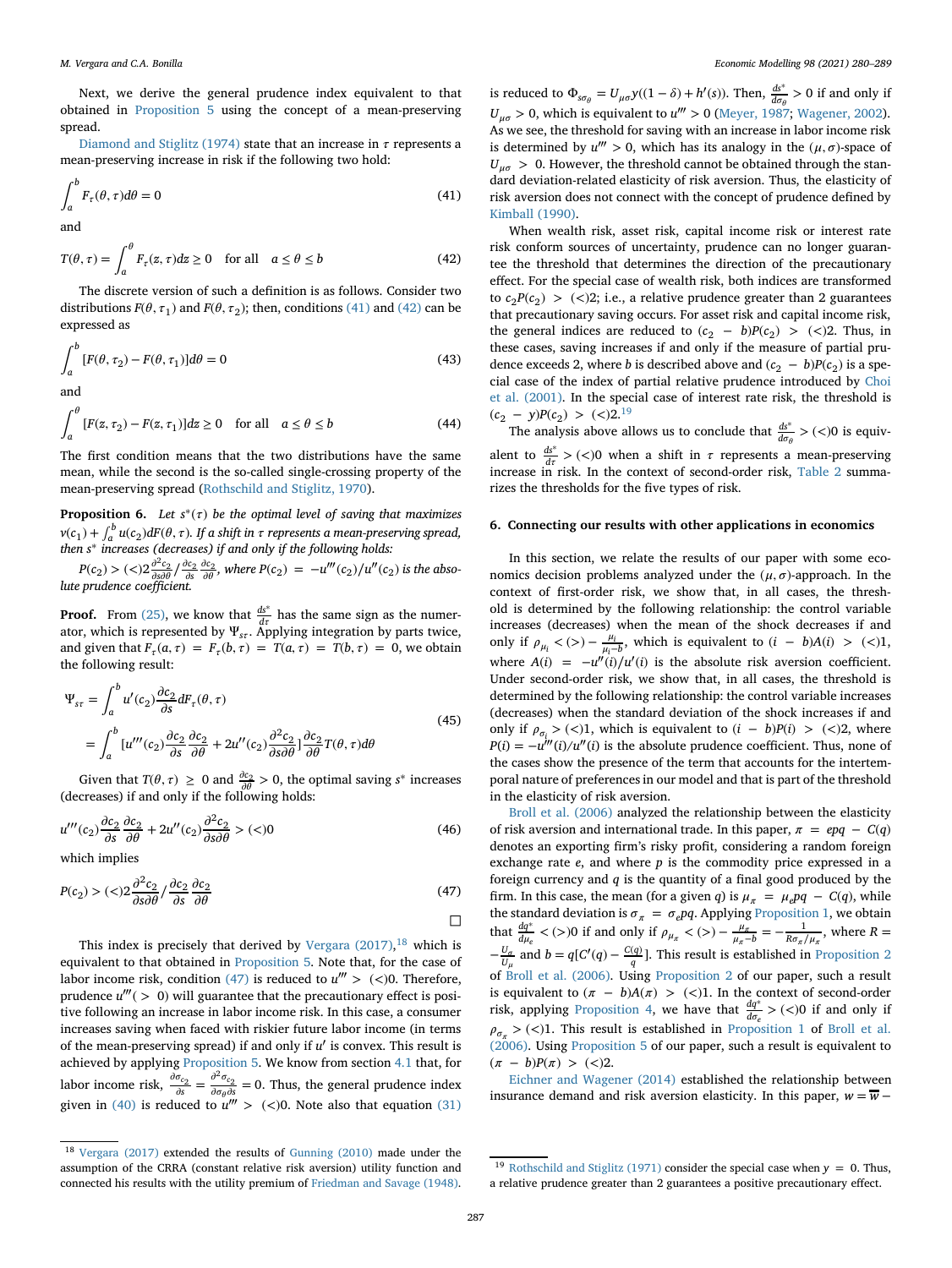| Table 2                                       |  |
|-----------------------------------------------|--|
| Second-order risk: $\sigma_a$ versus $\tau$ . |  |

<span id="page-8-4"></span>

| $\alpha$ occorred of each transfer $\alpha$ is the control $\alpha$ . |                              |                      |                             |                                                                                                                                                                                                                                                                                                                                     |
|-----------------------------------------------------------------------|------------------------------|----------------------|-----------------------------|-------------------------------------------------------------------------------------------------------------------------------------------------------------------------------------------------------------------------------------------------------------------------------------------------------------------------------------|
| Type of risk                                                          | $ds^*$<br>$d\sigma_{\theta}$ | $\frac{ds^*}{d\tau}$ | General prudence index      | Elasticity of risk aversion                                                                                                                                                                                                                                                                                                         |
| Labor income risk                                                     | $+(-)$                       | $+(-)$               | $u'''(c_2) > (<)0$          | Ł                                                                                                                                                                                                                                                                                                                                   |
| Wealth risk                                                           | $+(-)$                       | $+(-)$               | $c_2P(c_2) > (2)$           | $\rho_{\sigma_{c_2}}>(<)[1+\frac{\sigma_{c_2}}{\sigma_\theta((1-\delta)+h'(s))}\frac{U_{\mu\sigma}}{U_\sigma}\frac{V_\mu}{U_u}]$                                                                                                                                                                                                    |
| Asset risk                                                            | $+(-)$                       | $+(-)$               | $(c_2 - b)P(c_2) > (\leq)2$ | $\rho_{\sigma_{c_2}} > (<)[1 + \frac{\frac{v_{\mu\sigma}}{v_{\mu}} \frac{v_{\mu}}{v_{\mu}} s]$                                                                                                                                                                                                                                      |
| Capital income risk                                                   | $+(-)$                       | $+(-)$               | $(c_2 - b)P(c_2) > (\leq)2$ |                                                                                                                                                                                                                                                                                                                                     |
| Interest rate risk                                                    | $+(-)$                       | $+(-)$               | $(c_2 - y)P(c_2) > (\leq)2$ | $\rho_{\sigma_{c_2}} > (<) 1+\frac{\frac{\ddot{v_{\mu\sigma}}}{v_{\sigma}}\frac{\dot{v_{\mu}}}{v_{\mu}}\frac{h(s)}{h'(s)}}{\frac{\dot{v_{\mu}}}{v_{\sigma}}\frac{\dot{v_{\mu}}}{v_{\mu}}}\frac{h(s)}{s}]$<br>$\rho_{\sigma_{c_2}} > (<) 1+\frac{\ddot{v_{\mu\sigma}}}{\dot{v_{\sigma}}}\frac{\dot{v_{\mu}}}{\dot{v_{\mu}}}\dot{s}]$ |

 $(1 - \alpha)z - \alpha p$  represents the final wealth of an individual, who has initial wealth  $\overline{w}$  and faces an insurable risky loss of amount *z*. The control variable  $\alpha$  denotes the coinsurance rate, and  $p$  is the marginal cost of the insurance purchase. For this case, the mean is  $\mu_w = \overline{w}$  –  $\mu_z - \alpha (p - \mu_z)$ , while the standard deviation is  $\sigma_w = (1 - \alpha) \sigma_z$ . Applying [Proposition 1,](#page-3-12) we find that the demand for insurance increases (decreases) with a lower expected value of the insurance loss if and only if  $\rho_{\mu_w}$  < (>) −  $\frac{\mu_w}{\mu_w - b}$ . Equivalently, applying [Proposition 2,](#page-4-3) we have *d*∗  $\frac{d^2u}{du_x}$  < (*>*)0 if and only if (*w* − *b*)*A*(*w*) *>* (*<*)1, where *b* =  $\overline{w}$  − *p*. Note that if  $p = (1 + \lambda)\mu_z$ , where  $\lambda$  is a fixed loading factor, then  $\mu_w = \overline{w} - (1 + \alpha \lambda) \mu_z$  and  $b = \overline{w}$ . These results correspond to results 1 and 3 in [Eichner and Wagener \(2014\).](#page-9-21) In the context of second-order risk, applying [Proposition 4,](#page-5-9) we have that  $\frac{da^*}{d\sigma_z}$  > (<)0 if and only if  $\rho_{\sigma_w}$  > (<)1. This result is equivalent, applying [Proposition 5,](#page-6-5) to (*w* − *b*)*P*(*w*) *>* (*<*)2 [\(Eichner and Wagener, 2004a,](#page-9-19) [2004b\)](#page-9-20).

Finally, we analyze the banking firm model developed in Broll et [al. \(2015\). In this paper, the bank owners receive the final wealth](#page-9-22)  $W = (r - r_c)A - C(A)$ , where *A* denotes the financial assets of the bank,  $r$  represents the financial asset return risk and  $r_c$  denotes the bank's weighted average cost of capital. In this model, the mean is  $\mu_W = (\mu_r - r_c)A - C(A)$ , while the standard deviation is  $\sigma_W = \sigma_r A$ . It is straightforward to show, applying [Proposition 1,](#page-3-12) that *dA*<sup>∗</sup>  $\geq$  (N) if and only if  $a \leq$  (N)  $e^{-\mu_W} = e^{-1}$  where  $P =$  $\frac{dA^*}{d\mu_r}$  < (>)0 if and only if  $\rho_{\mu_W}$  < (>) –  $\frac{\mu_W}{\mu_W - b}$  =  $-\frac{1}{R\sigma_W/\mu_W}$ , where *R* =  $-\frac{U_{\sigma}}{U_{\mu}}$  and  $b = A[C'(A) - \frac{C(A)}{A}]$ . This result corresponds to [Proposition 2](#page-4-3) in [Broll et al. \(2015\).](#page-9-22)<sup>[20](#page-8-5)</sup> Using [Proposition 2,](#page-4-3) this result is equivalent to  $(W - b)A(W) > (<)1$ . In the context of second-order risk, applying [Proposition 4,](#page-5-9) we have that  $\frac{dA^*}{d\sigma_r} > (<)0$  if and only if  $\rho_{\sigma w}$  > (<)1. This result is established in [Proposition 1](#page-3-12) in Broll et al.  $(2015).<sup>21</sup>$  $(2015).<sup>21</sup>$  $(2015).<sup>21</sup>$  Using [Proposition 5](#page-6-5) [of our paper, this result is equivalent to](#page-9-22) (*W* − *b*)*P*(*W*) *>* (*<*)2.

#### <span id="page-8-3"></span>**7. Conclusion**

The study of the consequences of risk and uncertainty shocks and their effects on the economy has become extremely important in the past year. The economic effects of the COVID-19 pandemic are still unknown because the extent of the damage in the productive sector, the time and shape of the recovery and the strength of the negative expectations of economic agents are still unknown variables. Additionally, political and social unrest has started to appear in places that, up until recently, were considered examples of politically stable countries with decades of good economic performance. In consequence, a deeper look at the effect of uncertainty in the economy is both necessary and important.

We focus this work on how uncertainty affects precautionary saving. We first point out an inconsistency found in the literature, where

<span id="page-8-5"></span><sup>20</sup> In [Broll et al. \(2015\),](#page-9-22) the result is  $\frac{dA^*}{d\mu_r} < (>)0$  if and only if  $\rho_{\mu_W} > (>)\frac{\mu_W}{\mu_W - b} = \frac{1}{B\sigma_W/\mu_W}$  because risk-aversion elasticity is defined as  $\rho_{\mu} = \frac{\partial R}{\partial \mu} \frac{\mu}{R}$ .

<span id="page-8-6"></span> $\frac{dA^*}{dr}$  [Broll et al. \(2015\),](#page-9-22) the result is  $\frac{dA^*}{dr}$  > (<)0 if and only if  $\rho_{\sigma_W}$  < (>) – 1 because risk-aversion elasticity is defined as  $\rho_{\sigma} = \frac{\partial R}{\partial \sigma} \frac{\sigma}{R}$ .

most of the theoretical work is developed in a dynamical setting under the expected utility paradigm. However, most of the empirical work is based on measures of volatility like variance or standard deviation, which are atheoretical statistical moments that are not related with optimization behavior in decision problems under uncertainty. We then provide a theoretical foundation for using variance as a measure of uncertainty in the analysis of precautionary saving. To this end and following the techniques provided by Sinn (1983) and [Meyer \(1987\),](#page-9-10) we use the mean-variance approach to analyze the demand for precautionary saving. Unlike the precautionary premium, the variance is compatible with different sources of risk, and we exploit this flexibility in the paper. We use the elasticity of risk aversion to study the effect of firstand second-order risk increases on the demand for precautionary saving. We show that the threshold for the comparison of the consumption mean-related or standard deviation-related elasticity of risk aversion is not equal to unity or a constant, as in other problems in economics under the expected utility paradigm, but that the threshold depends on the level of saving.

Our results in the mean-variance space have counterparts in two general indices derived in the expected utility space. We derive reduced-form indices for the following five sources of risk: labor income risk, wealth risk, asset risk, capital income risk and interest rate risk, and we show the link between these results in both spaces (expected utility and mean-variance), advancing the theory of saving another step forward within the literature.

Our theoretical work not only allows us to intellectually better understand how uncertainty affects saving, but it also provides a more solid ground for public policy aiming to spur investment and consumption to promote economic recovery during the current pandemic shock. Understanding that different sources of uncertainty have different effects on total saving and consumption is key to implement the right policy instrument and so the ideas developed in this paper help to highlight such differences, providing a closer look at the effect of uncertainty on economic agents and their behavior.

### **Declaration of competing interest**

The authors declare that they have no known competing financial interests or personal relationships that could have appeared to influence the work reported in this paper.

### **Acknowledgement**

Marcos Vergara thanks the support of FONDECYT Project Number 11170052.

#### **References**

- <span id="page-8-1"></span>Baiardi, D., Magnani, M., Menegatti, M., 2020. The theory of precationary saving: an [overview of recent developments. Rev. Econ. Househ. 18, 513–542.](http://refhub.elsevier.com/S0264-9993(20)31253-0/sref1)
- [Battermann, H.L., Broll, U., Wahl, J.E., 2002. Insurance demand and the elasticity of risk](http://refhub.elsevier.com/S0264-9993(20)31253-0/sref2) aversion. Spectrum 24, 145–150.
- <span id="page-8-2"></span><span id="page-8-0"></span>[Berlingieri, G., Blanchenay, P., Criscuolo, C., 2017. The Great Divergence\(s\). Centre for](http://refhub.elsevier.com/S0264-9993(20)31253-0/sref3) Economic Performance. Paper No 1488, June 2017.